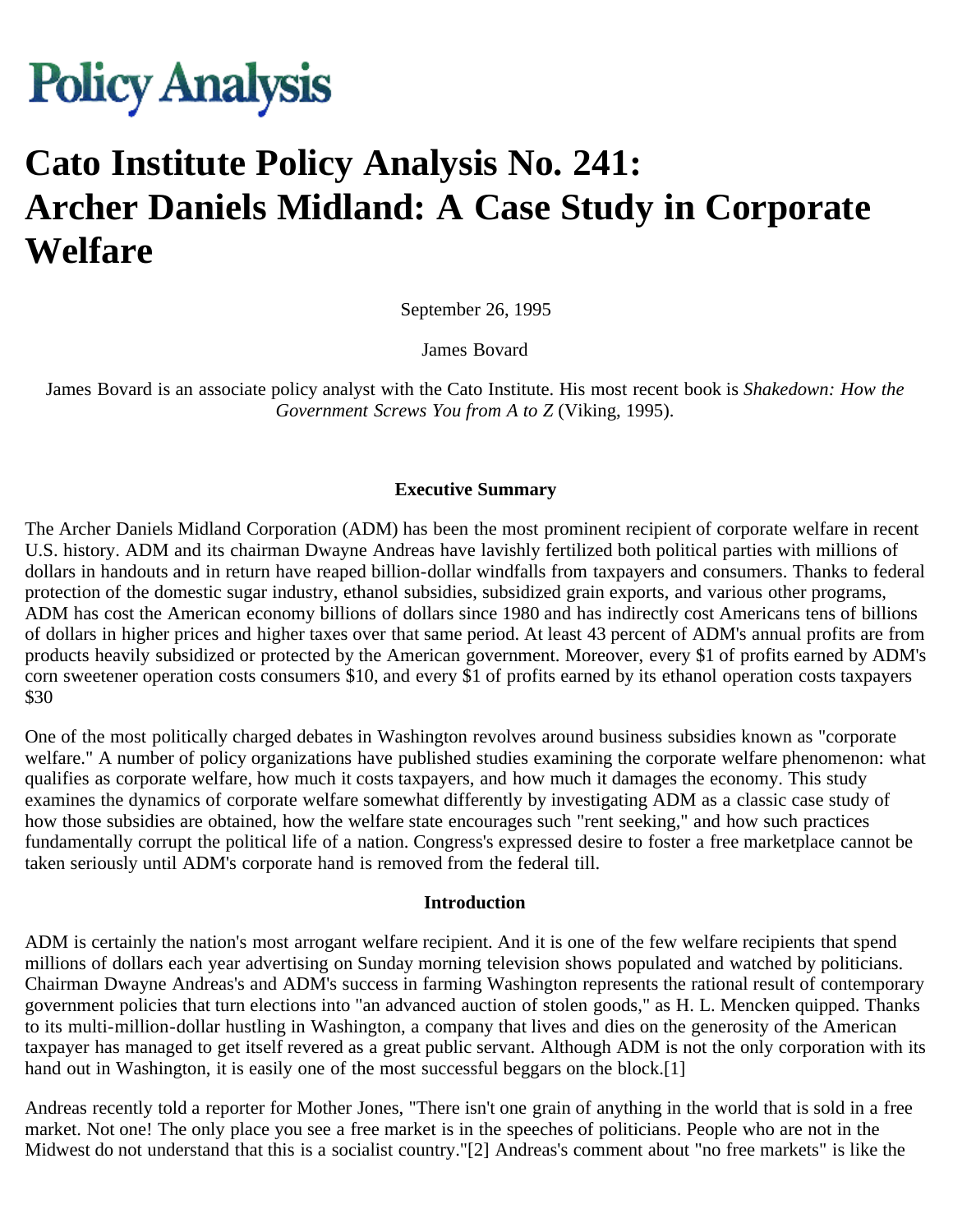old joke about the son who murdered his parents and then asked for the court's mercy because he was an orphan. ADM champions political control over markets and then invokes that control as an excuse for its continued political manipulation. Andreas has exerted his influence in Washington to ensure that the U.S. form of "socialism" resembles 1930s' Italian corporate statism: the government plunders the citizenry for the benefit of politically connected corporations. And, though Andreas does not like to admit it, there are many markets in the world for agricultural products that are not controlled by politicians.

This past May ADM ran in major newspapers a full-page, full-color ad showing a corn cob decorated with the American flag with a picture of President John F. Kennedy along with Kennedy's most famous slogan, "Ask not what your country can do for you--ask what you can do for your country." The advertisement is the ultimate Orwellian agitprop exercise, the true message being, "Ask not what your country can do for you, ask what you can do for ADM." Such misleading "public service" ad campaigns are the staple of ADM's public relations operation, providing the thin cover necessary to plunder the public till.

Although much has been written lately on ADM and its harvest of taxpayer dollars, the full scope of its parasitic relationship with the U.S. taxpayer has rarely been closely examined. This study provides that detailed examination as well as an insight into the political dynamics that encourage corporate leaders to profit, not by pleasing consumers, but by pleasing politicians. The study also examines the three main arenas for ADM's corporate rent seeking: the ethanol program, the sugar program, and subsidized grain exports.

### **Tithing at the Church of Subsidy**

Andreas has long talked and behaved as if he had a divine mission to give as much money as possible to as many politicians as possible. The Washington Post noted in 1985 that "Andreas said he was raised in a religious tradition that called for 'tithing' 10 percent of personal income to the church. And, he adds, 'I consider politics to be just like the church.'"[3] Andreas likewise declared in 1990, "I was raised to believe you're supposed to support your mayor and your congressman and your politicians. . . . If a fellow is willing to devote his life to public service, and a fellow like me has more money than I ever dreamed existed in the whole world, wouldn't I be an ass if I didn't respond to requests?"[4] One should not be surprise that the "public services" that Andreas rewards are services that subsidize ADM.

The Wall Street Journal declared on July 11 that "for more than two decades, Mr. Andreas has reigned as the prince of political influence."[5] The Washington Post described Andreas as "one of the great financial 'switch hitters' of American politics," meaning that ADM will bankroll any politician who supports ethanol or sugar subsidies regardless of political creed or ideological convictions.[6] Andreas has done a masterful job of diversifying his investments by carefully cultivating both Senate Majority Leader Bob Dole and Senate Minority Leader Tom Daschle. The New York Times in 1990 called Dole "ADM's staunchest ally on Capitol Hill."[7] The Wall Street Journal likewise recently reported, "In the Senate, Mr. Dole has been the chief promoter of the ethanol subsidy."[8] The Times also noted that "ADM's private plane has flown Dole to Midwest speaking engagements, and for a time ADM sponsored Dole's commentaries over the Mutual Radio Network. The Senator and his wife, Elizabeth Dole, then Secretary of Labor, purchased an apartment from Andreas in 1982 at the Sea View, a Bal Harbour, Florida, hotel in which residents hold shares. They paid \$150,000--less than the apartment's market value."[9] Since 1993 Dole has accepted 29 flights on ADM's private planes (Dole reimburses the company for the price of a first-class ticket--far less than the cost of chartering a private plane).[10] After Elizabeth Dole became the head of the Red Cross, Andreas's nonprofit foundation gave \$1 million to the Red Cross. Andreas also donated \$100,000 to Bob Dole's now defunct Better America Foundation.

Since 1979 Andreas, family members, and ADM have contributed more than \$4 million to congressional and presidential candidates, as well as to the national Democratic and Republican parties.[11]

In the two years before the 1992 election, ADM gave \$772,000 to Republicans but only \$136,500 to Democrats.[12] But the likelihood of Clinton's victory did wonders for Andreas's bipartisan spirit. According to the Wall Street Journal, "Andreas, whose personal contributions heavily favored Republican candidates in 1992, weighed in a mere six days before the presidential election with a \$50,000 contribution to the Democrats' congressional campaign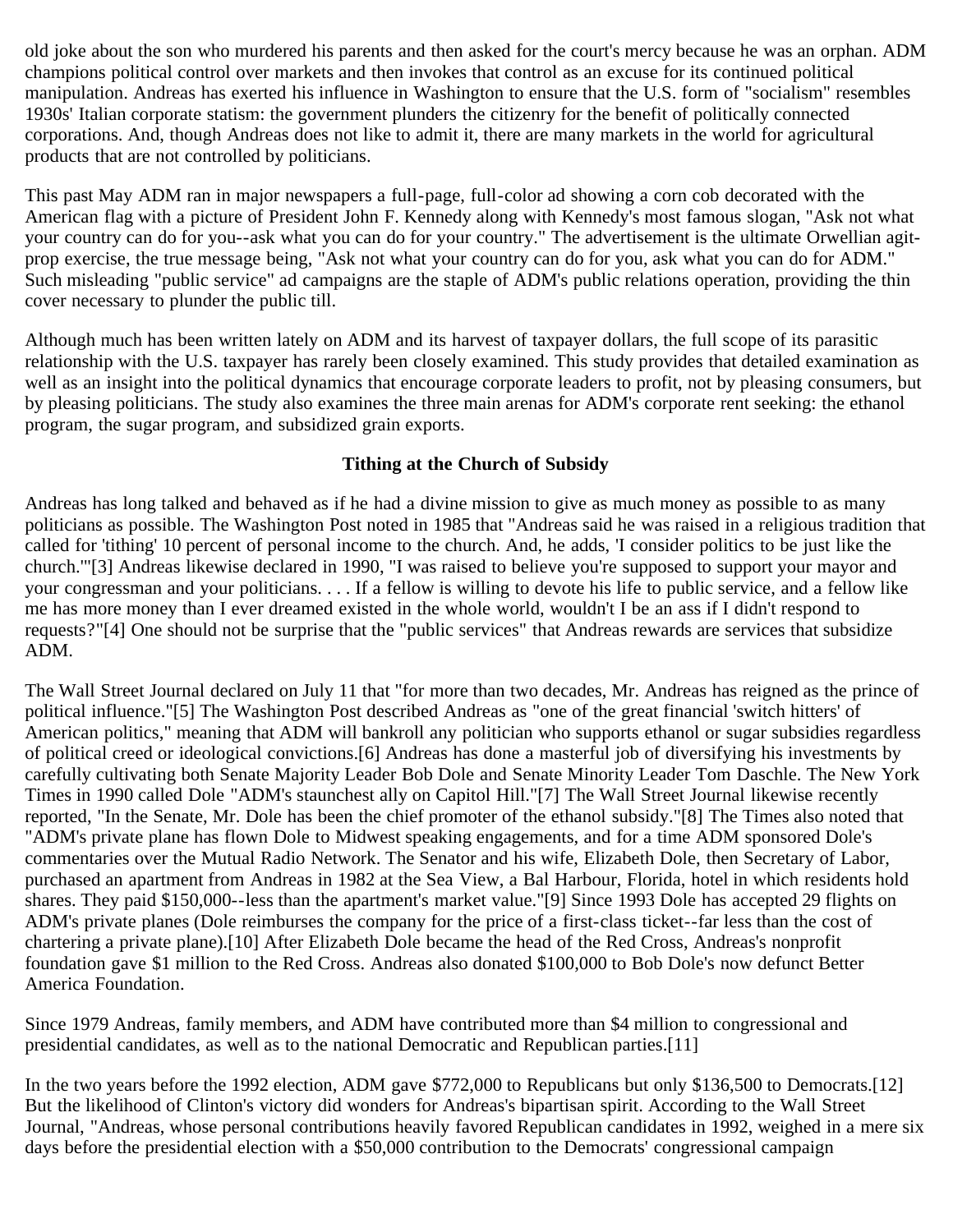#### committee."[13]

Frank Greven of Knight-Ridder News Service noted earlier this year that, in the 1992 presidential race, "Andreas and his family and his companies gave a combined total of nearly \$1.4 million to Democratic and Republican party efforts on behalf of Clinton and Bush. Among Democratic party givers, Andreas and company ranked third, according to a tabulation by the Center for Responsive Politics. Among Republican party givers, they ranked first. Andreas-related contributions to individual candidates were also split in November's mid-term elections: \$461,500 to Democrats, \$325,268 to Republicans. Hundreds of thousands of dollars more, like the Red Cross contribution, have flowed from the Andreas Foundation or the ADM Foundation to charitable causes championed by key lawmakers like Dole."[14] Andreas is even a dedicated caretaker of the image of dead politicians: he donated \$1 million--the largest donation received so far--to the Richard Nixon Center for Peace and Freedom.

As the Charlotte Observer's Frank Greven notes, Andreas has also been generous to House Speaker Newt Gingrich. "Andreas' large and pre-victory contribution to Gingrich was a reported \$70,000 to GOPAC, the nonprofit organization used by Gingrich since 1987 to pay for airline travel, mail videotapes and speeches and generally build national visibility for Republican candidates."[15] Gingrich, responding to widespread criticism, distanced himself from GOPAC in May.

Andreas donated \$100,000 to a single Democratic fundraising dinner in 1994.[16] In the first 18 months of the Clinton administration, as Peter Stone of the National Journal reported, Andreas and ADM donated over \$300,000 "in soft money to Democratic groups--roughly six times what they contributed to Republicans."[17]

Andreas has also reached into his pocket to help politicians in their personal struggles. When Sen. Tom Harkin (D-Iowa) was sued for libel in 1986 because of a campaign statement, Andreas gave \$10,000 to a legal defense fund for Harkin and two aides.[18] When former president Jimmy Carter decided to get out of the peanut business, Andreas was there with a check for \$1.2 million to help Carter promote Habitat for Humanity.[19]

#### **Dwayne Andreas: Donor with a Cause**

Perhaps not surprisingly, Andreas's penchant for funding politicians has repeatedly run him afoul of the law. Mother Jones, for example, has reported, "In a recently released deposition, Richard Nixon's secretary, Rose Mary Woods, recalled a 1972 personal visit from Andreas in which he delivered an unmarked envelope containing \$100,000 in \$100 bills. The cash spent a year or so in a White House safe before Nixon, with the Watergate investigation closing in around him, decided to give it back."[20] The Los Angeles Times noted last year that "a \$25,000 [Andreas] campaign contribution in 1972 to Nixon fundraiser Kenneth Dahlberg turned him into what he once described to the Washington Post as an 'innocent bystander' in the Watergate scandal. That money ended up in the bank account of Watergate burglar Bernard Barker, giving investigators the first link between the Watergate break-in and the Nixon campaign committee."[21] Of course, most "innocent bystanders" do not offer \$25,000 in cash to people who can do them big favors.

Senator and Vice President Hubert Humphrey was one of Andreas's first major sweethearts in Washington. The Washington Post reported that "Andreas introduced Humphrey to business leaders, paid for the military school education of one of his children, and managed Humphrey's blind financial trust."[22] Andreas was indicted by Watergate special prosecutor Archibald Cox for making an illegal contribution of \$100,000 to Humphrey's 1968 presidential campaign. He was acquitted of that charge by a Minnesota jury.

Between 1975 and 1977 Andreas gave \$72,000 in ADM stock to the children of David Gartner, then-senator Humphrey's chief of staff. After President Carter named Gartner to the Commodity Futures Trading Commission in 1977, news of the ADM windfall leaked out. Because ADM, like other major agricultural and grain corporations, is heavily involved in commodity futures trading, the handouts raised red flags throughout Washington. Vice President Walter Mondale took the lead in pressuring Gartner to resign "on the grounds that the ethical appearances surrounding that matter were such that he could not operate without public questioning of his integrity and the independence of his judgment."[23] Gartner, however, refused to budge.[24]

More recently, Andreas and his wife, Dorothy, paid an \$8,000 fine to the Federal Election Commission in 1993 for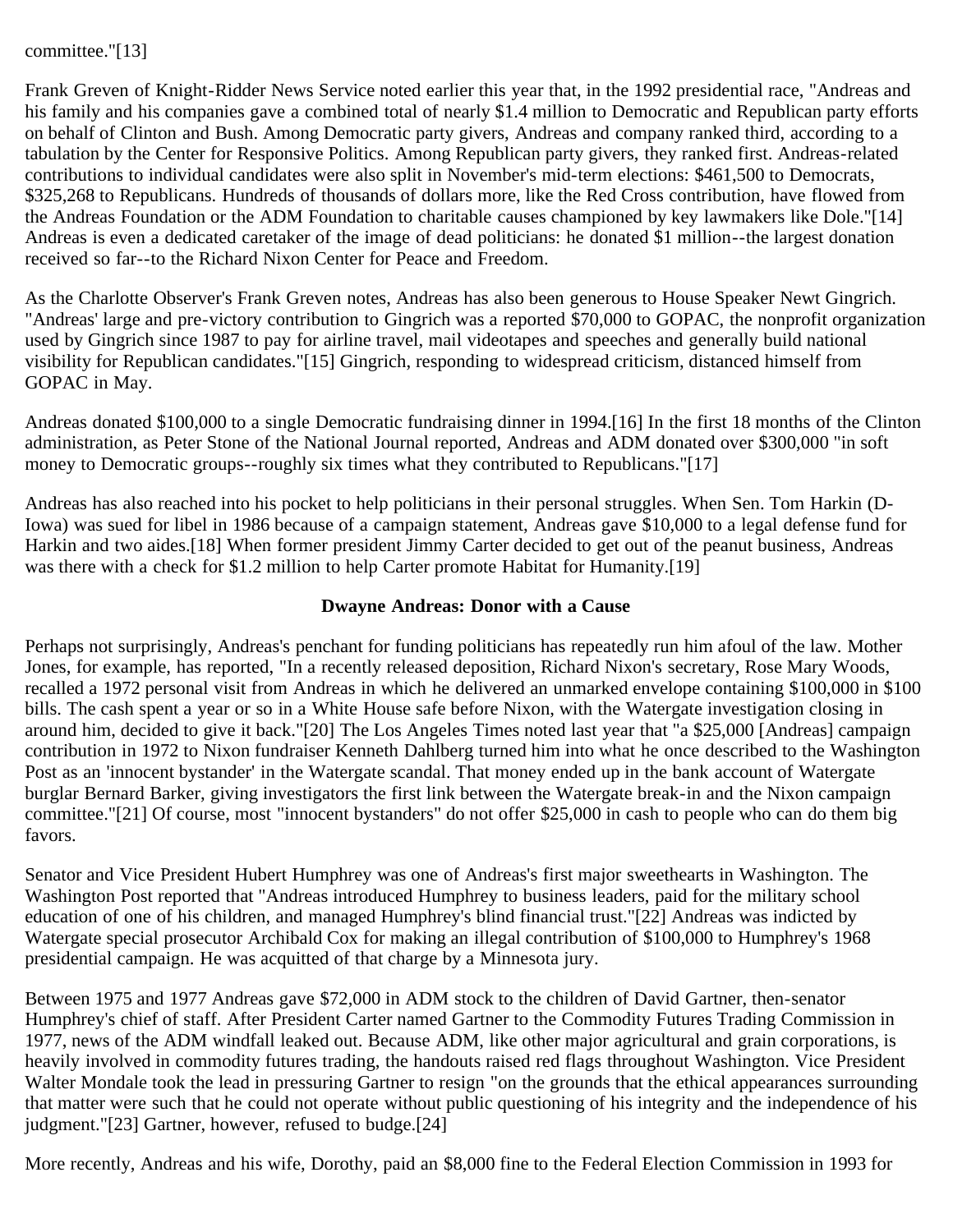exceeding legal limits of \$25,000 a year in contributions to political candidates.[25]

One amusing aspect of Andreas's bipartisan bankrolling is that both parties realize he has no specific loyalty to them, but as long as he and his cohorts are willing to write checks for millions, members of Congress and presidents are happy to perpetuate billions in handouts for ADM. Regardless of how much such a deal costs American taxpayers and consumers, it is still profitable for politicians. ADM's success highlights the absurdity of the interventionist state in which imaginative and highly skilled political businessmen can get hundredfold returns on their handouts to politicians.

Although Andreas has pulled all the strings to ensure that ADM's own gravy train continues, he is at least patriotic enough to believe that Congress and the president must act to end the federal deficit. On January 26, 1993, six days after Bill Clinton had taken the oath of office, Andreas bravely called for shock therapy and \$150 billion in new taxes. "I think it's time for Americans to face up to the fact that we have to accept the taxes that will keep our country solid and preserve our democracy."[26] Fiscal sacrifices, apparently, must be made by the taxpayers but not by the recipients of taxpayer largesse.

The basic problem here is, not that businessmen occasionally give large sums of money to politicians, but that what they are trying to "buy" ought not to be for sale in the first place. Mencken's "advanced auction of stolen goods" has two guilty parties, the auctioneers and the bidders. And it is the auction--not the existence of wealthy bidders--that cries out for attention.

# **Ethanol: The Great Agricultural "White Hope"**

Nothing symbolizes ADM's political exploitation of Americans better than ethanol. Ethanol has become a magic obeisance button for politicians. Simply mention the word and politicians grovel like trained dogs, competing to heap the most praise on ethanol and its well-connected producers. Regardless of how uncompetitive the product may be, politicians have for years talked about ethanol as if it were the agricultural equivalent of holy water. Ethanol producers have received a de facto subsidy of nearly \$10 billion since 1980--yet they continue demanding more, more, more.

Andreas has long sought to frame the ethanol issue in histrionic terms. Burning tax dollars to artificially jam ears of corn into gas tanks seems to have near-cosmic significance. In 1988 Andreas hailed ADM's ethanol operations as "a service to corn growers" and "a service to humanity."[27] Andreas declared in 1992, "This is the Midwest vs. the Middle East. It's corn farmers vs. the oil companies."[28] Ethanol producers view themselves, not as self- serving corporations at the federal trough, but as veritable Mother Theresas striving to save the world with clean air and renewable resources.

Ethanol is produced by distilling corn into alcohol. Ethanol is simply grain alcohol--"white lightning"--the same substance used to fortify MD 20/20 or gin. Ethanol can be mixed--one part ethanol to nine parts gasoline--to make gasohol. Tom Donlan, editorial page editor of Barron's, observed last year that the ethanol controversy is simply one more episode in the dispute over corn whiskey that has been going on since the birth of the American Republic: "200 proof corn liquor is still the same stuff for which western Pennsylvania farmers fought the Whiskey Rebellion of 1792. In this more complicated age, a new Whiskey Rebellion must be fought by aggrieved taxpayers" against wasteful ethanol subsidies.[29]

Although proponents of ethanol argue that such fuel is better for the environment and helps reduce America's reliance on foreign oil (while not at all incidentally providing a new market for corn farmers), the fuel itself is inferior to straight gasoline and the collateral benefits promised by supporters are fewer than meet the eye.

# **Ethanol 101**

Ethanol producers receive an array of subsidies from federal and state governments. The largest subsidy is the exemption from federal fuel taxes. Gasoline companies receive a tax break of 5.4 cents for each gallon of gasohol they sell. Because gasohol is usually sold in a mixture of nine parts gasoline to one part ethanol, each gallon of ethanol receives the equivalent of a 54 cent break from the federal tax code. While it is often misleading to speak of tax deductions and credits as the equivalent of a direct federal subsidy, it is certainly the case that, without the massive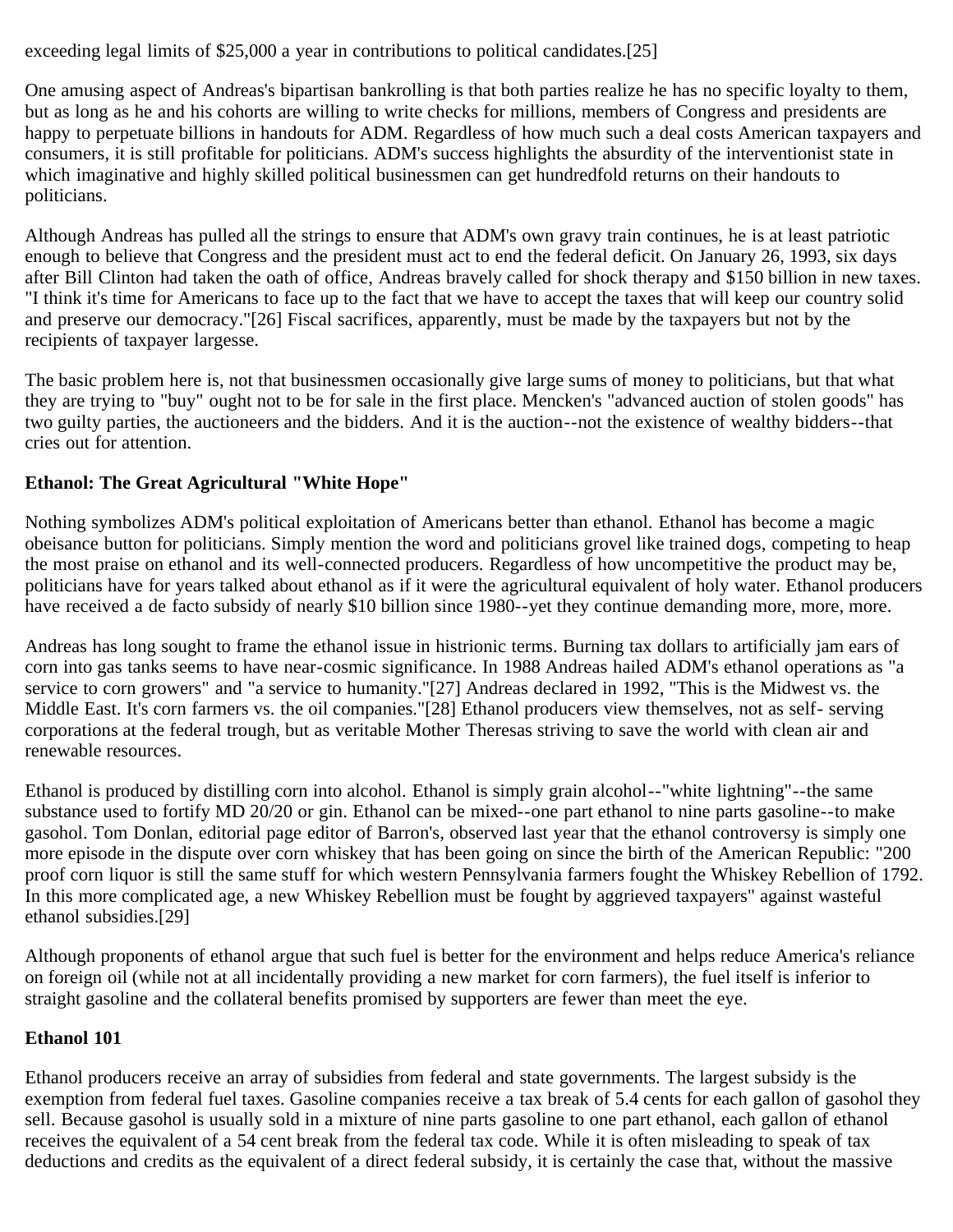distortion of the tax code, there would be no ethanol industry, given the large cost differential in the production of ethanol and traditional gasoline.

Ethanol subsidies reduce federal revenues by \$770 million a year,[30] losses that the Congressional Research Service estimates could rise to \$1 billion by the year 2000.[31] Many state governments also heavily subsidize the production or use of ethanol.[32]

Federal policy is not designed to simply "level the playing field," or even to tilt the playing field in ethanol's favor. Instead, the program amounts to nothing less than buying the entire playing field and giving the title directly to ethanol producers. Ethanol, as far as it is used for gasoline, is a political concoction--a product that exists and is used solely because of the interference of politicians with the workings of the marketplace. Ethanol producers must heavily bankroll politicians because their product would otherwise vanish overnight from the nation's gas pumps.

As early as 1979 the Washington Post reported, "The gasohol lobby says the \$18.80 a barrel in available subsidies- compared with the \$16 a barrel cost for foreign oil-- is not enough."[33] The tax exemption or credit for ethanol production has consistently exceeded the entire value of the gasoline that ethanol displaces. The 54-cent-per-gallon tax deduction or credit is the equivalent of a subsidy of \$23 per barrel of oil displaced at a time when oil costs only about \$18 a barrel.[34]

In 1986 the U.S. Department of Agriculture estimated the average cost of producing ethanol at \$l.60 a gallon, more than double the then wholesale gasoline price of 60 cents a gallon (the current wholesale price is roughly 55 cents).

The ethanol debate is unlike the typical economic argument for an infant industry to which the government provides small subsidies or trade protection for a short period to help the new industry get on its feet. Instead, a perpetual, massive subsidy has been maintained in order to keep an existing industry from sinking under the weight of its own helpless uncompetitiveness. Rather than an infant industry, ethanol is an industry that, in economic terms, was born senile and has since gotten fat.

Ethanol has done poorly on its own largely because it is a relatively lousy fuel. An Agriculture Department report observed,

Each gallon of ethanol contains about two-thirds as much energy as does gasoline, resulting in reduced fuel economy. One would expect vehicles using gasohol to show about a 3.3 percent reduction in miles per gallon since ethanol constitutes 10 percent of the ethanol-gasoline blend. In a recent report on the performance of alcohol-gasoine blends, the DOE concluded that gasohol-fueled vehicles averaged 4.7 percent fewer miles per gallon than gasoline-fueled vehicles in automobile fleets.[35]

The comparatively feeble fuel value of ethanol is a large part of the reason why the fuel is so discounted from its cost of production. The USDA report further noted,

Fuel ethanol sold for about \$0.90 per gallon in July 1986. This price does not reflect its free market value because gasoline blenders qualify for Federal and State ethanol subsidies. After deducting the value of the subsidies (\$0.60 per gallon for the Federal subsidy and some \$0.30- \$0.40 average for State subsidies) the net cost of ethanol to blenders is about zero. This indicates that ethanol producers could not survive without the subsidies, and suggests that most will need even larger subsidies to stay in business unless petroleum prices increase sharply. Net of applicable subsidies, ethanol is selling for about \$0.30 per gallon less than the wholesale price of gasoline.[36]

Yet, while ethanol was selling (net of subsidies) for half the price of gasoline, it cost more than twice as much to produce as gasoline. Obviously, government intervention is necessary.

### **The Politics of Ethanol**

Ethanol has long been the "great white hope" of the farm lobby. Since the era of the Civil War, farm lobbyists have called for government subsidies to convert crop surpluses into fuels and thereby make the surpluses disappear and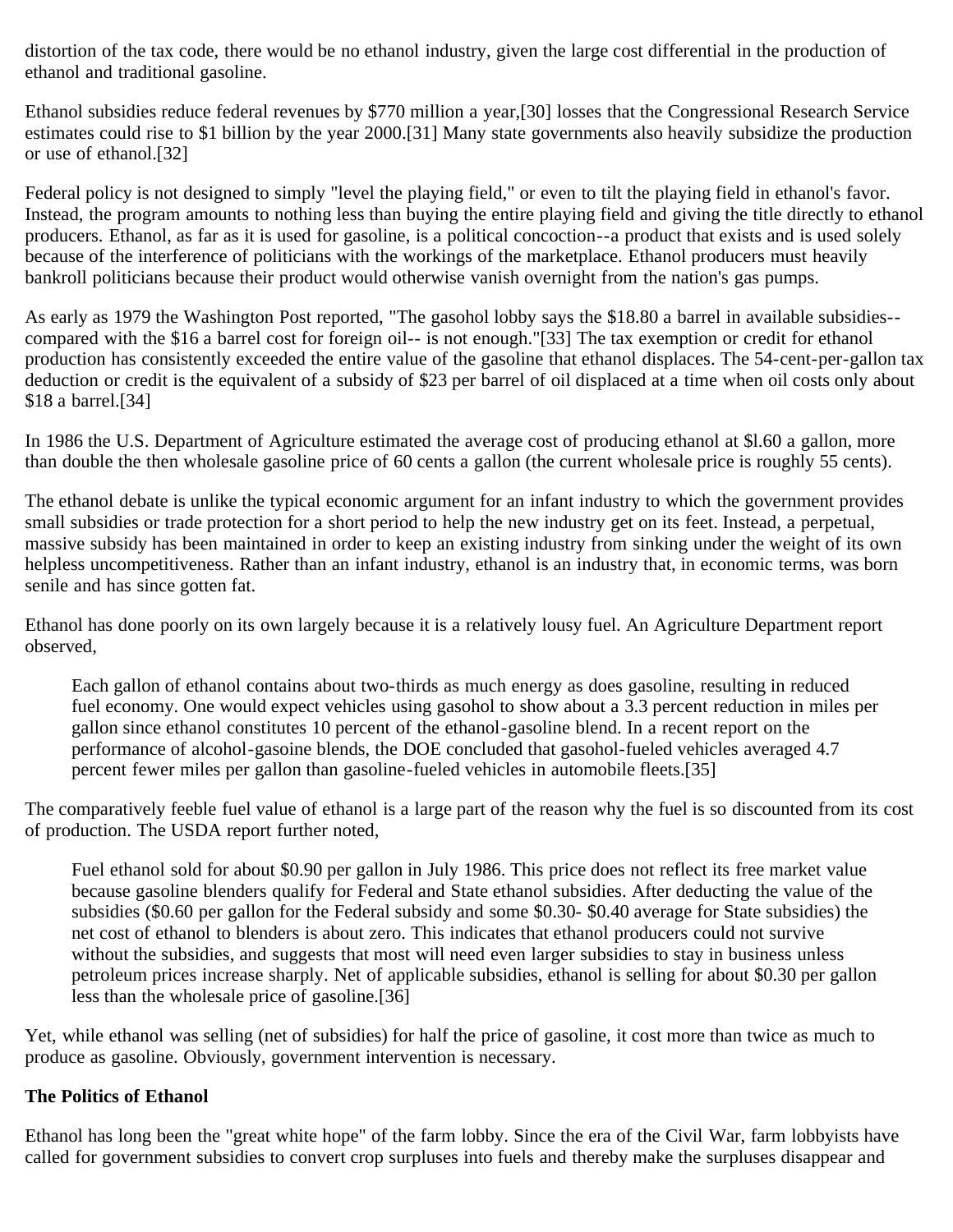drive up crop prices forever. However, the ploy has not worked out very well. The Congressional Research Service, in an analysis of federal subsidies and tax incentives for ethanol, concluded in an October 1994 report,

For four reasons, the alcohol fuels tax incentives are economically less efficient than alternative energy tax policies:

(1) They provide subsidies to alcohol fuel producers when economic principles suggest that no subsidy, and maybe even a tax, should be imposed;

(2) They fail to fully tax users of alcohol fuels in transportation on a par with users of gasoline and commensurate with the benefits received from the system of national highways;

(3) The tax component that corrects for the negative environmental externalities from the combustion and evaporation of alcohol of vehicles is the same as gasoline when theory and evidence suggests that it be less than for gasoline;

(4) As a policy to stimulate alternative fuels, targeting alcohol subsidizes more expensive fuel when economic theory suggests that the market will determine the least expensive fuels to use.[37]

The rationale for ethanol subsidies has continually changed to meet shifting political winds. In the late 1970s ethanol was championed as a way to achieve energy independence. In the early 1980s ethanol was portrayed as salvation for struggling corn farmers. From the mid and late 1980s onward, ethanol has been justified as saving the environment. However, none of those claims can withstand serious examination.

Using ethanol for vehicle fuel is hardly a new practice. In fact, ethanol has been used for fuel for more than 100 years. A USDA report noted, "The use of alcohol as an automobile fuel dates back to the first modern internal combustion engine, the Otto Cycle (1876), which used alcohol as well as gasoline. Henry Ford designed the Model T (1908) to use alcohol, gasoline, or any mixture of them."[38] State and federal governments have long striven to rig the economic playing field to benefit ethanol producers.

By the early 1970s the use of ethanol for fuel had almost completely disappeared in the United States. But, after President Nixon took the United States off the gold standard and slashed the value of the dollar, the Organization of Petroleum Exporting Countries was formed and launched its brief embargo of oil sales to the United States. Ethanol then found a new lease on life, as midwestern states rushed to create tax incentives and loan programs for ethanol production. In 1977 Congress passed an act directing the secretary of agriculture to invest \$60 million in guaranteed loans for ethanol distilleries.

When OPEC restricted oil production again in 1978--and the Carter administration tightened oil and gasoline rationing, creating artificial panic--Andreas arrived at the White House with a salvation scheme. Why not increase subsidies for ethanol? According to Frank Greven, who is working on a book on Andreas and ADM, "During the 1978 Persian Gulf oil crisis, he convinced Carter that using ADM's ethanol as a lead-free octane booster in gasoline would promote energy independence and cleaner air."[39] As part of its grandiose solution to the energy crisis--which the president proclaimed to be the moral equivalent of war--the Carter administration drove through Congress a plan to exempt gasoline with 10 percent ethanol from the 4-cents-a-gallon federal fuel excise tax.

Even with the extremely generous federal tax credits for ethanol use, the alternative fuel still did not take off. Politicians decided that massively subsidizing ethanol's use was not sufficient; they must also massively subsidize its production.

Not all were fooled by the near-religious tone of the pro-ethanol campaign in the late 1970s. Syndicated columnist Jane Bryant Quinn observed at the time, "The recipe for successful politics shows similar proportions: nine parts of regional pandering, overlaid with one part national purpose. The explosive mixture of excess corn in an election year ignited the gasohol program and will keep it running." Quinn related widespread and accurate perceptions of the defects of gasohol. "Vapor lock (boiling in the fuel pump) is more prevalent with gasohol. It's more explosive than gasoline. The first time you put it in your tank it might loosen some rust and clog some lines. The EPA says that you'll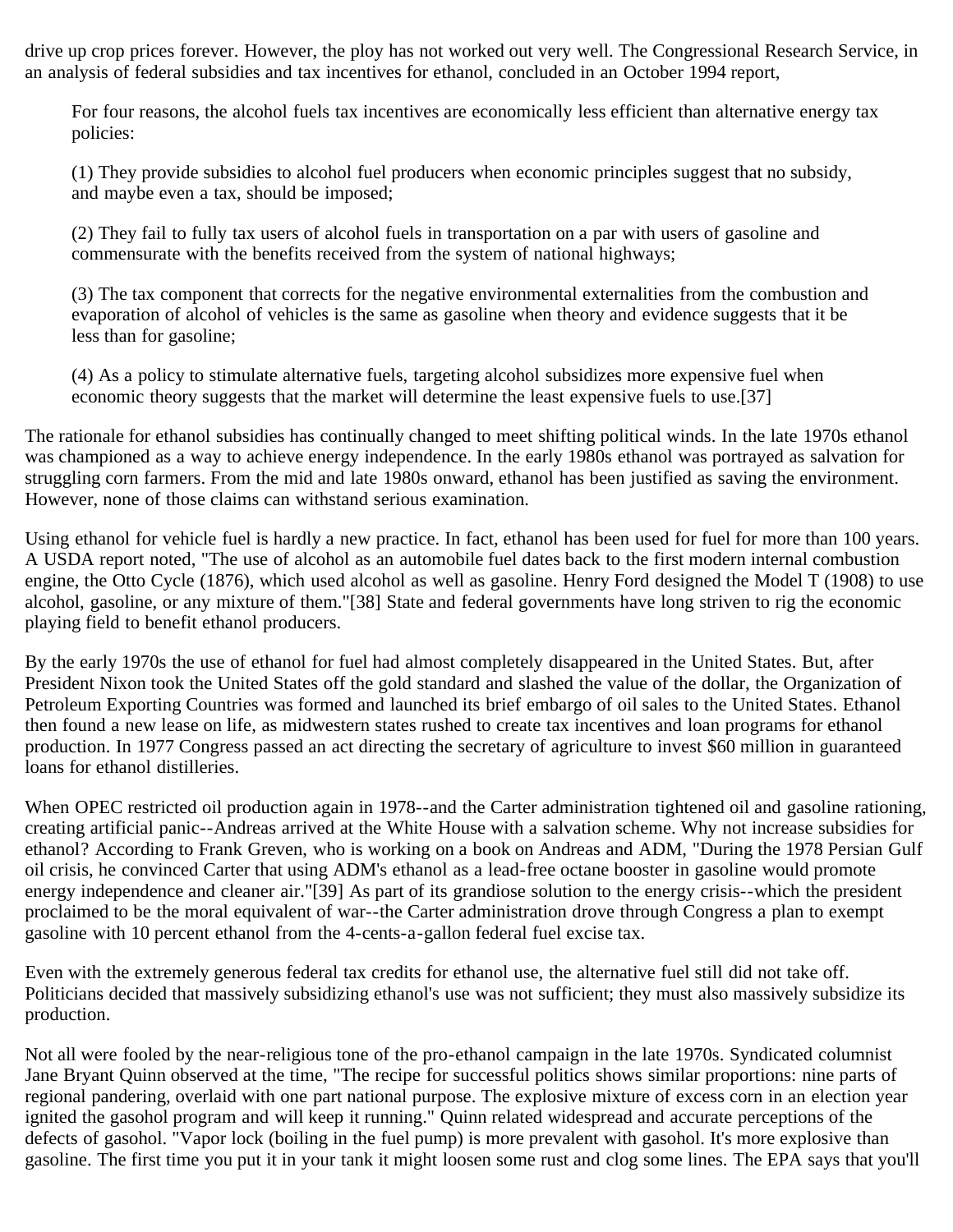get about 3 percent fewer miles per gallon with gasohol. If you don't correct for the lower mileage by driving a more fuel-efficient car (or driving less), you'll fritter away the oil savings by tanking up more often."[40]

On the eve of the 1980 election, the Carter administration announced a deluge of loans to companies to build processing plants to make ethanol. On October 9, 1980, Secretary of Agriculture Bob Bergland announced \$341 million in new loans to finance construction of gasohol plants.[41] On January 27, 1981, the new Reagan administration rescinded all the loans after its inspector general discovered that the Carter administration had violated official procedures and federal law in awarding many of the grants. Testimony by private investigators at a congressional hearing in February 1981 revealed that some of the loans were "reviewed in a matter of days, some in a matter of hours." Bruce Yellen of the Chicago-based Better Government Association told Congress, "Two loan guarantees were approved for individuals who had contributed to the Democratic National Committee or the Carter campaign. And 10 of the 15 guarantees went to states that were, at the time, considered critical to the president's reelection bid. These elements suggested that this last-minute rush was politically inspired, and our interviews with agency officials substantiated that point." He said that one official said that an October 10 announcement of the guarantees was timed as "a public relations ploy for political gain."[42]

Although the Reagan administration initially blocked the loans, the farm lobby prevailed and the new administration added its seal of approval to ethanol. Nevertheless, 9 of the 12 recipients of the loans the Farmers Home Administration made for ethanol plants went bankrupt.

The Energy Department also got into the ethanol game and has lost more than \$100 million on recipients' defaults on ethanol loans. Andreas was less than pleased at the prospect of more tax-subsidized competition. On August 20, 1981, he wrote to James Stearns, then director of the Office of Alcohol Fuels at the Department of Energy, to urge the government not to go through with loan guarantees it had announced for 11 small ethanol producers. He noted, "It is very clear to me that your program to finance totally inexperienced individuals in their investments mostly as tax shelters is counterproductive in that it has discouraged the flow of private capital into new facilities."[43] Andreas went on to complain about Brazilian ethanol imports in the same letter. At the time, ADM controlled over 70 percent of ethanol production facilities in the United States.

Andreas's single largest rip-off of taxpayers occurred in 1986. The price of corn had risen and the price of gasoline had fallen. Clearly, ethanol had become a greater economic absurdity than ever. Andreas and ethanol supporters had an easy solution: make ethanol pseudocompetitive again through USDA gifts of free corn. Andreas and his top lobbyist met with USDA secretary Richard Lyng for a breakfast at the Madison Hotel in Washington. Two days later Lyng announced a new program under which ADM would receive \$29 million in free corn and other ethanol producers would receive multi-million-dollar corn windfalls. The USDA's Office of Energy proposed targeting the free corn to only those ethanol producers that were in severe financial distress. But Secretary Lyng personally vetoed the "means test" idea as unfair. Lyng declared that imposing a means test "didn't make sense to me at all. . . . I think the government should treat people equally. . . . The Constitution calls for that."[44] But, because only a handful of ethanol producers were eligible for the multi-million-dollar giveaway, Lyng's profession of concern about "equal treatment" was ludicrous, even by Washington standards. Jack Blum, a lawyer for the Independent Gasoline Markets Council, denounced the giveaway as "corporate food stamps for ADM."[45] One company, New Energy Corporation, received almost \$5 million worth of free corn and then went bankrupt a few months later.

### **Ethanol: Beggar Thy Farmer Neighbor**

Agriculture secretary Mike Espy hailed the Clinton administration's mandate to force the use of ethanol in gas tanks. "One of my top priorities is improving farm income, and this initiative will do just that."[46] Indeed, the USDA currently estimates that each 100 million bushels of corn used for ethanol production increase corn prices by between 4 and 8 cents. Hosein Shapouri, one of the USDA's chief ethanol experts, estimated that the current level of 550 million bushels of corn used for ethanol production increases corn prices by between 22 cents and 40 cents per bushel.[47] Advocates of farm aid claim that the federal program--by boosting corn prices--boosts farm income by over a billion dollars a year.

The primary effect of ethanol subsidies on agricultural markets, however, is to allow corn farmers to charge hog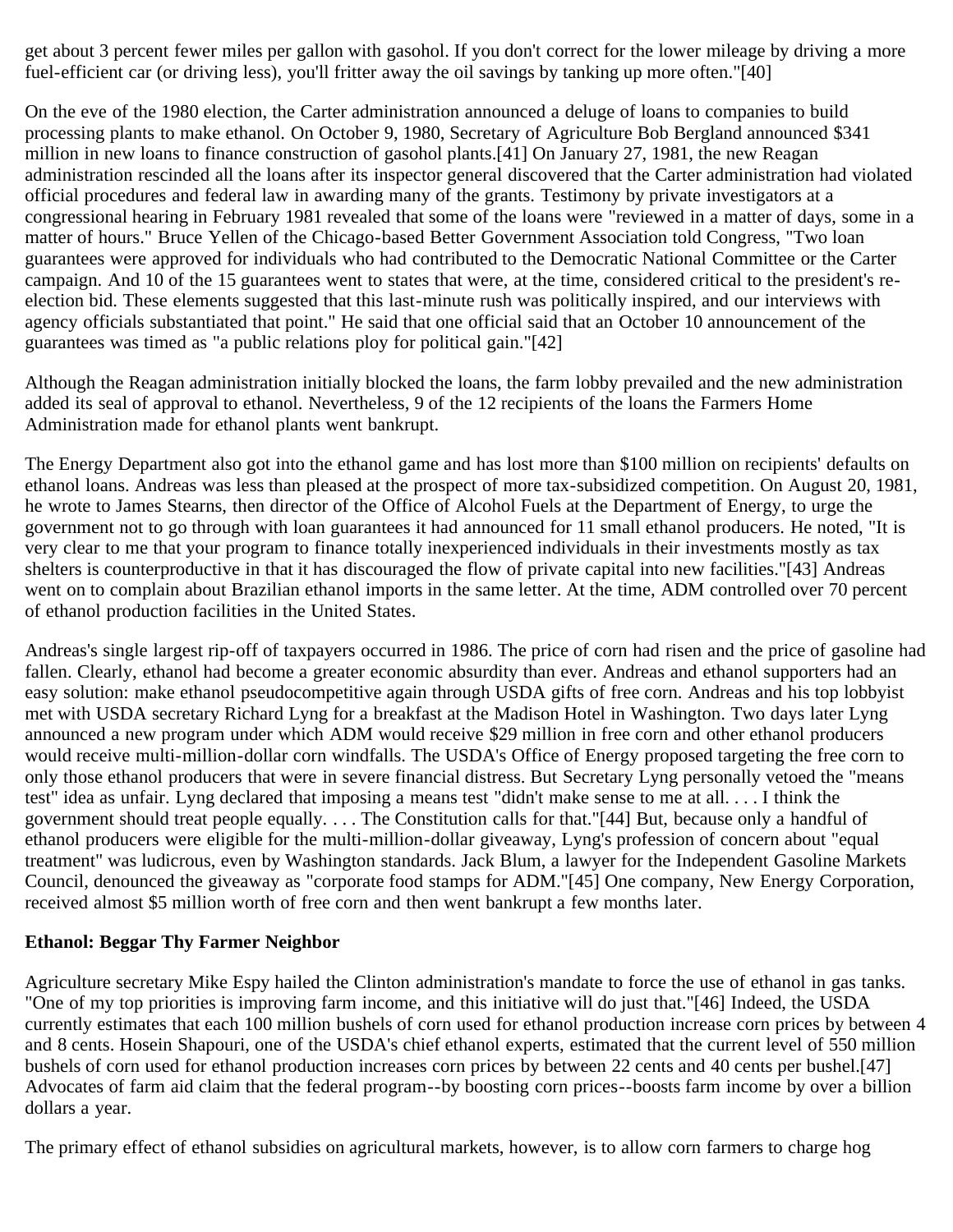farmers and cattlemen higher prices. Roughly 60 percent of all the corn produced in the United States is used domestically for feed grain. For example, the USDA estimates that 5.6 billion bushels of the record 1994 corn crop will be used for that purpose.[48] Assuming that ethanol inflates corn prices by 22 cents a bushel, ethanol policies clearly cost cattle, pork, and other livestock producers more than a billion dollars a year. That fits the historical pattern of farm policy: intentionally sacrificing relatively unsubsidized farmers to subsidized farmers and making all farm profits and losses increasingly a question of political pull. The higher the price of feed grain, the higher the cost of meat production. Thus, consumers get hit from all directions.

Perhaps the most honest and thorough analysis of the effect of ethanol on farm income and taxpayers and consumers was done by the USDA's Office of Energy in 1986. That study, which included a lower estimate of the inflationary impact of ethanol production on corn prices, concluded,

Corn prices would increase by \$0.02-\$0.04 per bushel for each 100 million bushel increase in ethanolinduced demand for corn. However, soybean prices would fall by about \$0.04 per bushel and soybean prices would fall by \$0.12-\$0.15 per hundredweight.

Higher corn prices from additional ethanol- induced demand would increase the cost of producing beef, pork, and poultry. Consumer food expenditures would rise by \$8.6 billion, or an average of \$2.29 for each additional gallon of ethanol produced.

When all the costs and benefits are tallied, the Government, taxpayers and consumers together would lose \$6.1-\$7.2 billion or \$1.61-\$1.92 per additional gallon produced during the 1986-94 period if ethanol subsidies were increased enough to prompt the ethanol industry to produce 2 billion gallons in 1995. Conversely, if ethanol production falls to zero, they would save some \$6.8-\$8.9 billion, or \$1.35-\$1.76 per gallon not produced.[49]

The study concluded that increased production of ethanol would cost consumers and taxpayers roughly \$4 for each \$1 of extra farm income. The report stated,

Increases in consumer food expenditures caused by additional ethanol production far exceed the increases in farm income. Consumers would be much better off if they burned straight gasoline in their automobiles and paid a direct cash subsidy to farmers in the amount that net farm income would be increased by ethanol production.[50]

Since the USDA report came out, the amount of corn used for ethanol production has increased by more than 300 million bushels a year. Going on the report's assumptions, that means that soybean prices have been 12 cents a bushel lower than they otherwise would have been--a loss of \$300 million to soybean farmers on their 1994 harvest of 2.5 billion bushels.[51]

A more recent USDA analysis, published in November 1993, concluded that increased ethanol production would decrease soybean prices, boost variable production costs for livestock by \$462 million, and result in an overall loss of \$133 million for farmers outside the northern plains, the Corn Belt, and the Great Lakes states.[52] The study concluded that federal mandates could boost the amount of corn used to produce ethanol by 240 million bushels by 1997. But the net increase in corn use would be only 154 million bushels because the remainder of the corn used for ethanol will be corn that otherwise (if the additional ethanol use had not boosted corn prices) would have gone to export markets or been used as feed grain.[53]

Converting corn into fuel is not cheap. Fred Sanderson of Resources for the Future notes, "It would be cheaper to dump the corn into the ocean."[54] Even when corn is free, it is not possible to sell the ethanol for a profit without massive tax subsidies.

Unfortunately, the more effective ethanol is in driving up the price of corn, the less competitive both corn exports and ethanol become. Ethanol is only viable with relatively cheap corn. The USDA estimates that corn farmers will receive more than \$3 billion in direct federal subsidies this year. Farm aid advocates use two different arguments: one, that ethanol subsidies make the cost of farm programs lower than they would otherwise be and, two, that corn farmers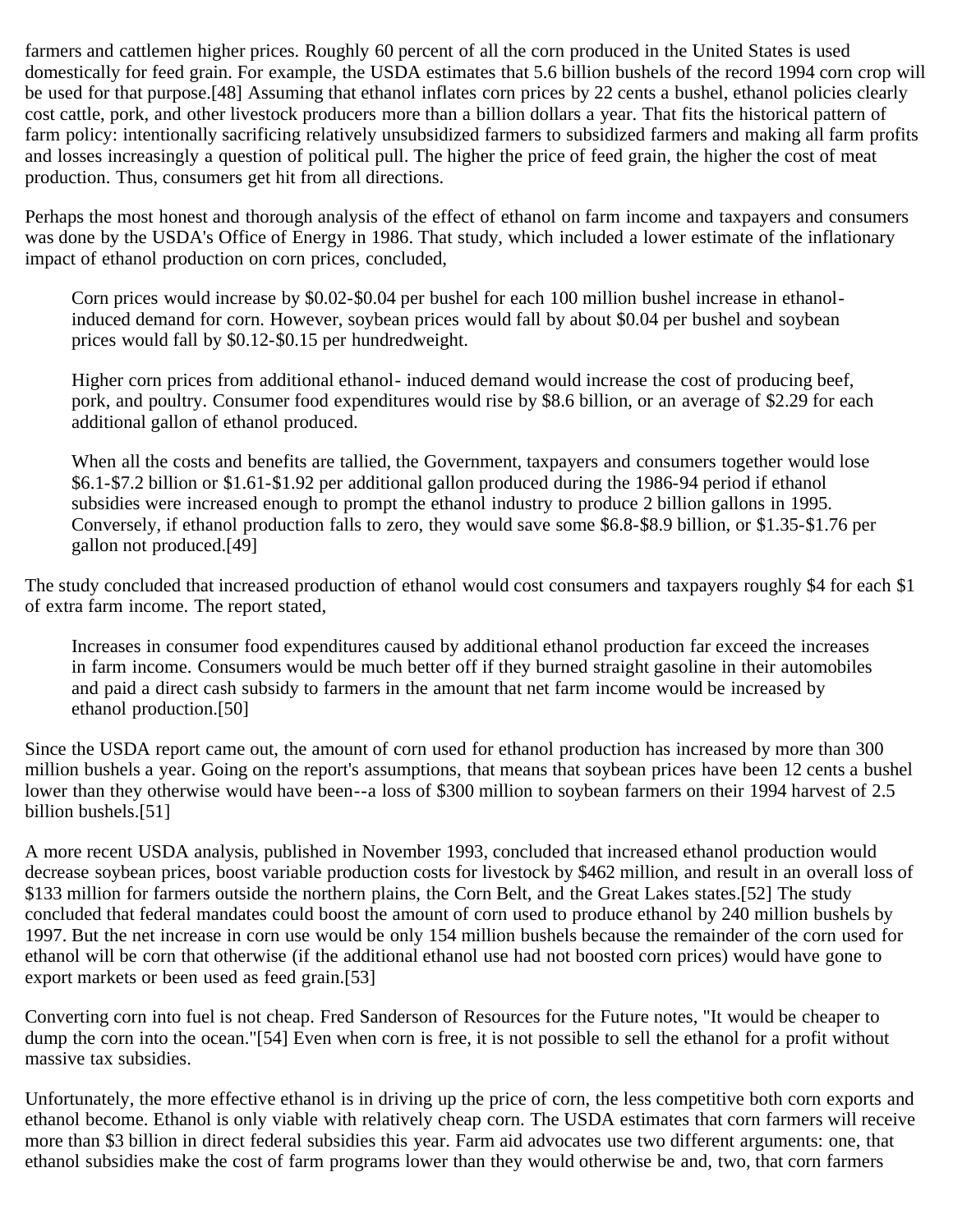deserve more help anyway. However, corn subsidies have been far higher since ethanol came into vogue in the late 1970s than they were in the years just before the promotion of ethanol became federal policy in 1978 (Table 1).

Total federal subsidies for corn production since 1978 exceed \$67 billion. Although farm-state politicians often claim that ethanol subsidies are an excellent way to reduce other farm subsidy spending, the USDA concluded, "Subsidies

| <b>Table 1</b><br>Federal Program Costs for Corn, 1975-95 (millions of dollars) |              |
|---------------------------------------------------------------------------------|--------------|
| Year                                                                            | $\vert$ Cost |
| 1975                                                                            | 150          |
| 1976                                                                            | 112          |
| 1977                                                                            | 400          |
| 1978                                                                            | 1,697        |
| 1979                                                                            | 867          |
| 1980                                                                            | 1,256        |
| 1981                                                                            | $-667$       |
| 1982                                                                            | 4,207        |
| 1883                                                                            | 5,720        |
| 1984                                                                            | $-934$       |
| 1985                                                                            | 4,403        |
| 1986                                                                            | 10,524       |
| 1987                                                                            | 12,346       |
| 1988                                                                            | 8,227        |
| 1989                                                                            | 2,863        |
| 1990                                                                            | 2,435        |
| 1991                                                                            | 2,387        |
| 1992                                                                            | 2,105        |
| 1993                                                                            | 5,143        |
| 1994                                                                            | 972          |
| 1995                                                                            | 3,701        |

Sources: USDA, "Feed Grains: Background for 1995 Farm Legislation," April 1995, appendix 4, p. 53; the value for 1994 and the estimate for 1995 are from USDA, "Budget Summary, 1996," p. 30.

required to sustain the ethanol industry will offset any savings in agricultural commodity programs resulting from the increased demand for corn."[55] If Congress is truly concerned about reducing government outlays on corn, it should simply abolish the corn program. That is the only sure way to save billions of dollars a year--far more than the nickeland-dime savings alleged to result from the use of ethanol.

### **Ethanol and the Energy Security Chimera**

In 1974 President Richard M. Nixon, responding to the Arab oil embargo, announced a goal of "energy independence" for the United States by 1980. Nixon's proclamation sounded like those frequently made by leaders of Third World nations that believe they can become rich by replacing imports at any cost while totally neglecting the efficiency of everything else in the national economy.

Much of the support for ethanol is based on a discredited mercantilist perspective, which implicitly assumes that it is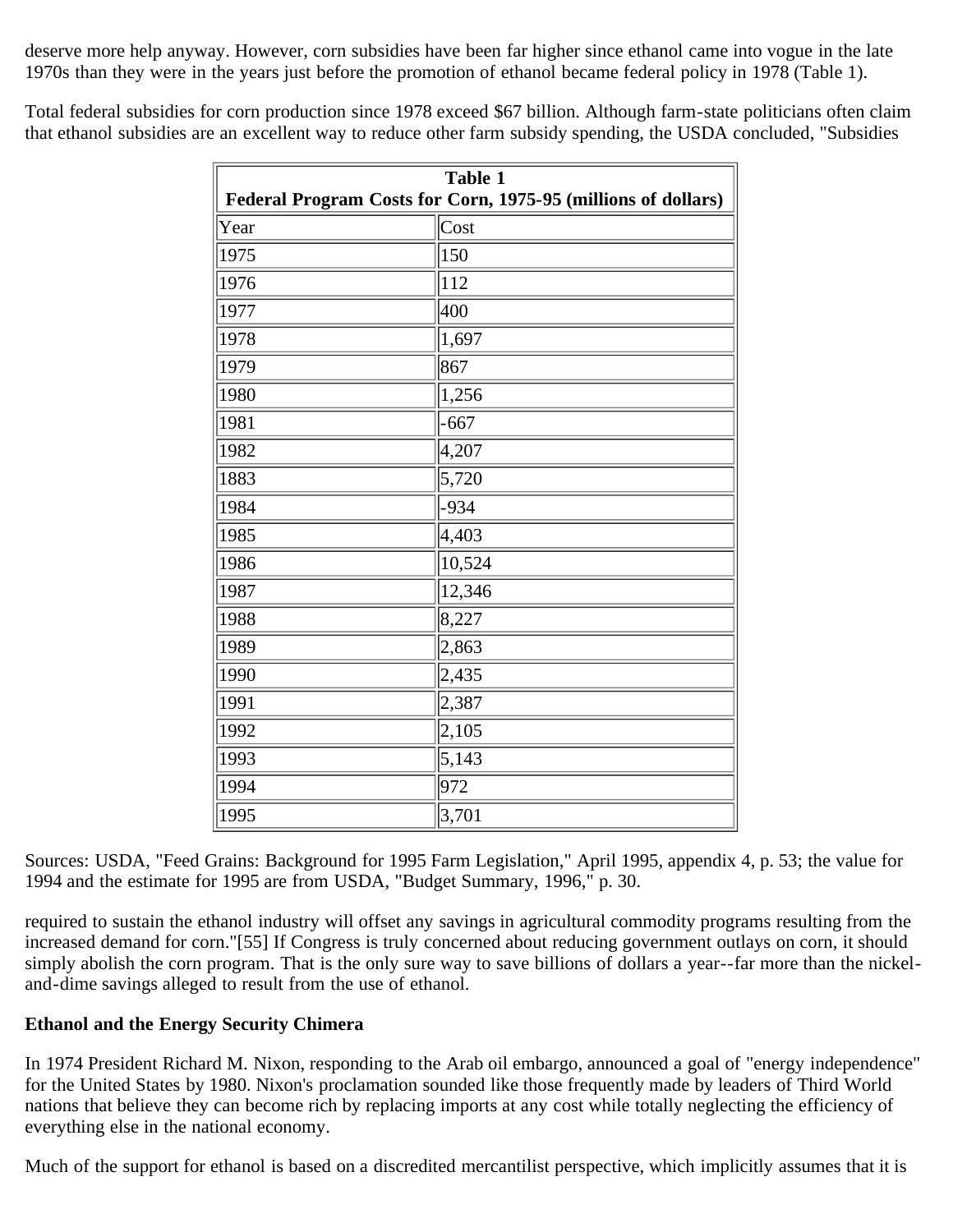better to use American-made products, regardless of the cost, instead of imported products, regardless of the savings or benefits. The Congressional Budget Office, in a March 1995 report, noted,

Motor fuels blended with ethanol made up less than 1 percent of the total motor fuels market in 1980, but that proportion grew to nearly 7 percent by 1990. Because ethanol production uses more resources than gasoline production, the resulting allocation of resources may create economic inefficiencies if the value of those resources in alternative uses is greater than the value of the diminution in air pollution.[56]

Not only does ethanol cost roughly twice as much to produce as gasoline, but producing ethanol may actually be a net destroyer of energy. The Oil & Gas Journal reported in 1980 that production data from a 1979 application for a federal ethanol subsidy filed by ADM with the Energy Department stated that ADM's Decatur, Illinois, plant was producing 1,485 barrels of ethanol a day. At that time, the plant was consuming the equivalent of 1,284 barrels of natural gas to produce the ethanol, and the electricity used to power the plant was equivalent to another 46 barrels of gas a day. Thus, looking only at the energy used directly in ethanol production, analysts found that the plant showed a "net energy gain" of only 165 barrels of ethanol a day--less than 15 percent of the total ethanol produced. But, as the Oil & Gas Journal noted, "The ADM analysis presented to the Department of Energy, however, didn't disclose the energy input associated with growing, harvesting, and transporting the corn feedstock for the plant."[57]

Ethanol's drag on the energy supply continues to be a problem that few ethanol advocates enjoy admitting. As the Washington Post noted last year,

Many farmers use gas guzzling tractors and other energy-inefficient equipment that add to the total of air pollution and greenhouse gases. . . . Moreover, in many older ethanol plants, it takes more energy to make ethanol than the resulting product contains. In spite of ongoing modifications, many ethanol factories are powered by coal, another heavy source of greenhouse emissions. . . . Finally, the current method of manufacturing ethanol centers on the extraction of sugars from corn for fermentation, as well as the heating and cooling of the resulting liquid to distill alcohol. Both are heavily energy-intensive processes.

As a result, the net energy efficiency of ethanol is in question. One gallon of ethanol contains the energy equivalent of 76,000 British Thermal Units (BTUs). In 1991, the Department of Energy estimated that to make a gallon of ethanol required 85,000 to 91,000 BTUs.[58]

### **Ethanol's Environmental Smoke and Mirrors**

ADM officials stress ethanol's environmental benefits, but that is a very different tune than was sung in the 1970s. In fact, the environmental problems of ethanol have long been obvious. The Clean Air Act of 1977 actually banned products such as ethanol. President Carter's EPA announced in 1978 that "recent EPA and Department of Energy tests . . . show slight increases in nitrogen oxide emissions and substantial increases in evaporate hydrocarbon emissions" from cars using gasohol."[59] But because ethanol amounted to only about 0.005 percent of the nation's gasoline sales, EPA administrator Douglas Costle ruled that "there is no significant environmental risk associated with its continued use."[60]

Since 1978 far more evidence has accumulated showing ethanol's harm to the environment. As a 1986 USDA report noted, "Alcohol blends are significantly more volatile than alcohol-free gasolines. Evaporative emissions reported for ethanol blends are 5 percent to 220 percent above emissions for straight gasoline."[61] A May 1990 study by former California Air Resources Board chief Thomas C. Austin concluded that the standard gasohol mixture of 90 percent gasoline to 10 percent ethanol "could cut carbon-monoxide emissions by 25 percent but that hydrocarbons would rise by as much as 50 percent and nitrogen oxide by 15 percent. Moreover, because gasohol gets a 6 cents per gallon subsidy (or 60 cents per gallon for pure ethanol), ethanol-using motorists end up paying more for dirtier air."[62] The National Academy of Sciences likewise concluded that "using ethanol as a blending agent in gasoline . . . would not achieve significant air-quality benefits and, in fact, would likely be detrimental."[63]

Federal agencies have also concluded that ethanol's environmental benefits, at least in terms of smog reduction, are either a mirage or a yet unproven wish.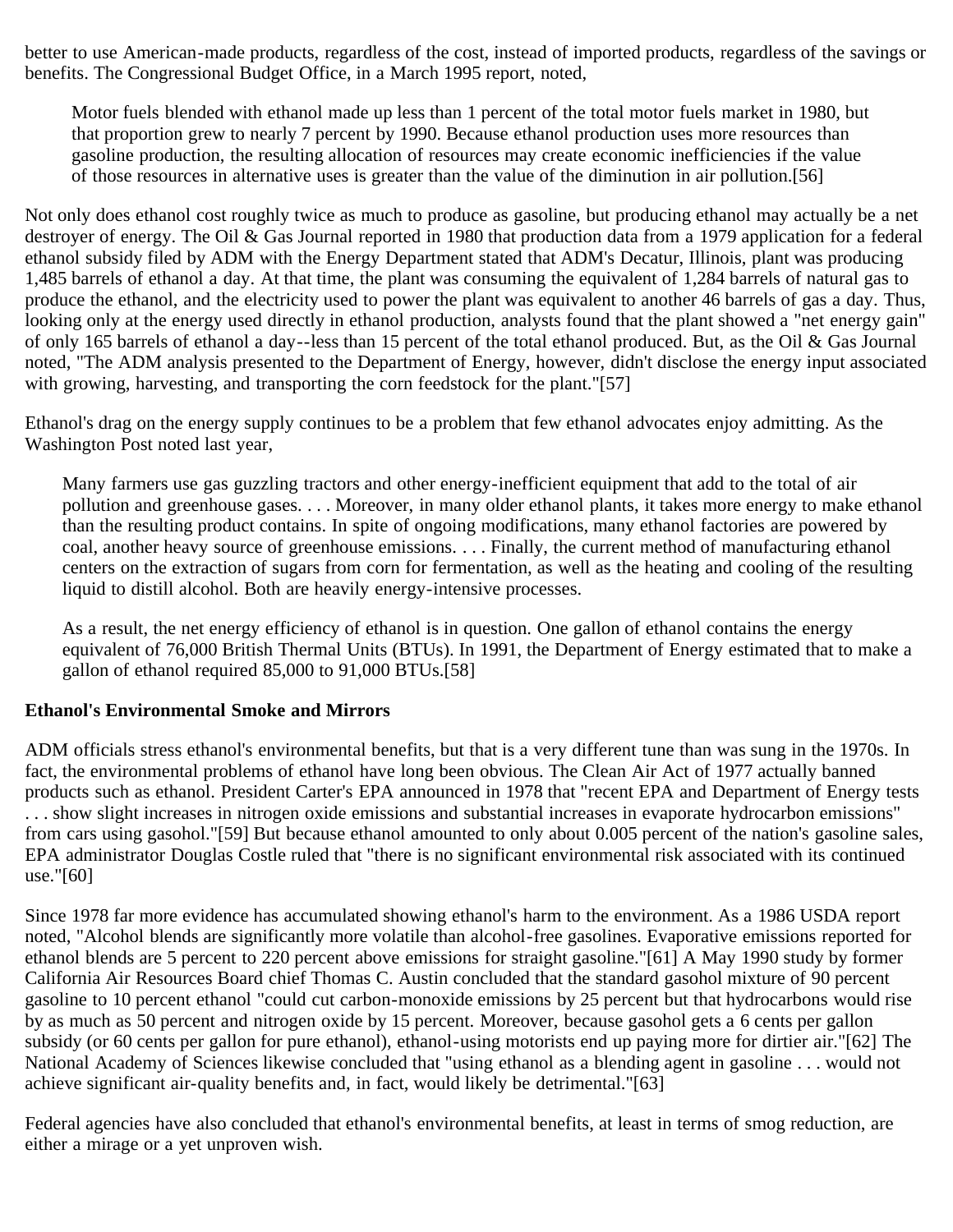- The Congressional Budget Office has found that "ethanol evaporates quickly, especially in hot weather, contributing to ozone pollution."[64]
- The Congressional Research Service has concluded that gasohol's environmental benefits have not yet been documented.[65]
- The Department of Energy has concluded that gasohol has provided no significant environmental benefit.[66]

Regardless, senators like Bob Dole have sought to attach provisions benefiting ethanol to many unrelated bills. The 1990 amendments to the Clean Air Act provided ethanol with one of its biggest windfalls ever. The act required motorists in the cities with the worst air quality to use gasoline with at least 2 percent oxygen. Many other cities voluntarily chose to use the reformulated gasoline.

When EPA proposed its initial implementing regulations for the Clean Air Act in March 1992, the standard for gasoline volatility would have effectively blocked the use of ethanol during the summer in the nation's most polluted cities.[67] However, the forces of farm evangelism and ADM- financed politicians soon jumped on the decision. As President Bush's reelection prospects worsened, ethanol's prospects brightened. On October 1, 1992, Bush announced plans to partially waive the volatility requirement to allow ethanol to be used even though it could cause more pollution.[68] Bush's announcement was jeered by environmentalists and others as a cynical ploy that sacrificed the environment to his political needs. After Bush's defeat, his proposal was effectively off the table.

Under the 1990 Clean Air Act, rather than an agency's issuing rules unilaterally, the major players were invited to negotiate what the rules would be in what is known inside the Beltway as a regulatory negotiation, or "RegNeg." As Chemical & Engineering News noted in 1992,

This regulatory negotiation approach was unprecedented in EPA's rulemaking process. Among others, representatives of the ethanol, oil, methanol, and auto industries and from the states were on the negotiating committee. All had their own ax to grind.

EPA and every member of the committee signed "an agreement in principle" in August 1991. EPA filed a supplemental notice of proposed rulemaking in April 1992, outlining the regulations that would govern the reformulated gasoline program. The negotiated agreement was the foundation for those proposed regulations.[69]

Ethanol was not mandated for use in gasoline largely because of the environmental problems that ethanol causes.

Although ethanol supporters signed the agreement, they quickly effectively reneged on the RegNeg. Ethanol advocates claimed that they had not understood that the agreement they signed would effectively prevent the use of ethanol in the summer in some of the nation's largest and most polluted cities. EPA unilaterally issued a waiver to permit the use of more volatile fuel additives. As Chemical & Engineering News noted,

Increased volatility poses a problem of more organic chemicals finding their way into the atmosphere. Blending 10 percent ethanol into gasoline, the usual ratio in gasohol, increases volatility of gasoline by 1 psi, as measured by Reid Vapor Pressure (RVP). The higher the RVP number, the more volatile the fuel. So despite how critical a volatility waiver is for ethanol, nowhere was ethanol specifically granted a 1-psi waiver from reformulated gasoline's volatility standards."[70]

On June 30, 1994, Clinton announced that the EPA would ignore the protests and impose its ethanol mandate on the nation's gasoline pumps. Clinton justified the ethanol mandate by declaring that it would provide "thousands of new jobs for the future" and that "this policy is good for our environment, our public health, and our nation's farmers-- and that's good for America."[71] EPA administrator Carol Browner claimed that "it is important to our efforts to diversify energy resources and promote energy independence."[72] Assistant Secretary of Energy Sue Tierney told a congressional panel a few days before the decision was announced that "the primary beneficiary will be ADM, since their ethanol profits would increase."[73] Assistant EPA administrator Mary Nichols conceded at the time that, as the Washington Post reported, "Ethanol use probably will not reduce greenhouse gas emissions in the short term because the production of corn requires substantial amounts of energy, some of which results in greenhouse gas emissions."[74]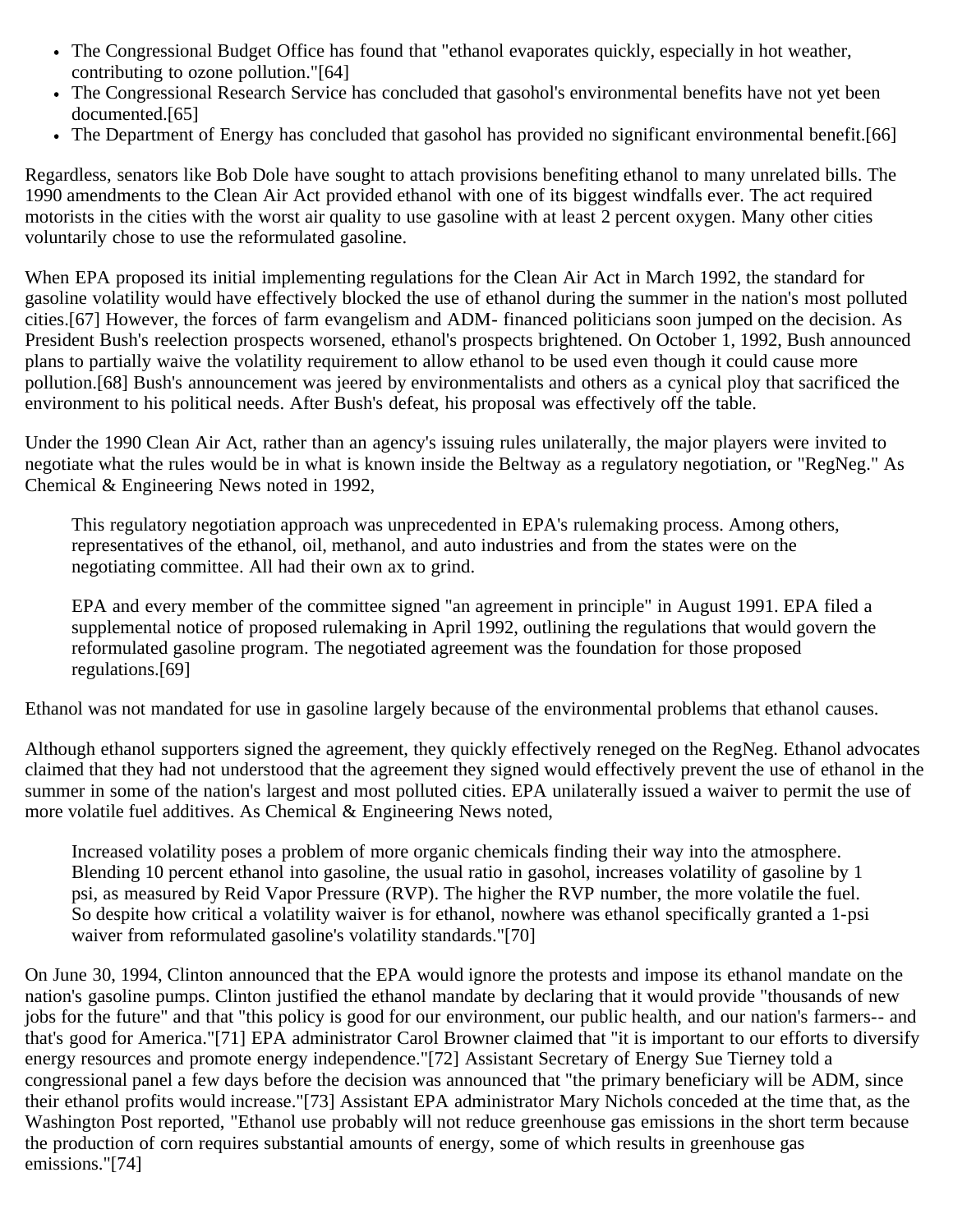The EPA waiver for ethanol's use in gasoline was the equivalent of allowing city trash trucks to drop as much trash on the streets as they pick up from the curbsides--and to double bill their customers. The federal government had gone from ignoring pollution to benefit big business to mandating pollution to benefit one specific fat-cat corporation.

The ethanol and farm lobbies' rolling of the Clinton administration on this issue sparked a fierce backlash from environmental groups and other Washington organizations. Fred Craft of the Oxygenated Fuel Association declared, "This is the biggest gasoline change in the history of America. What the hell is all this about? It has to do with market share. Ethanol interests don't want the risks of the marketplace influencing their profits."[75] As the National Journal noted, "Environmental activists cite a recent Energy Department study suggesting that the EPA rule could lead to a slight increase in pollution because of ethanol's volatility. And some state environmental officials testified at congressional hearings last spring that the mandate could worsen air quality and contribute to an increase in greenhouse gas emissions."[76]

The Clinton administration's fuel-rule rigging provoked an angry backlash from both liberal and conservative newspapers:

- The New York Times: "Ethanol will not clean the air beyond what the 1990 Clean Air Act would already require; nor will it . . . raise farm income very much or significantly cut imports. What the EPA's rule will do is take money from consumers and taxpayers and hand it over to Archer Daniels Midland."[77]
- The Washington Post: "The misuse of the environmental laws as patronage to benefit narrow economic interests is a mistake."[78]
- The Boston Herald: "The pandering to the farm lobby and big political donors could actually worsen air pollution."[79]
- The Houston Post: "Bad science, bad economics, and politics as usual."[80]
- USA Today: "Nothing is more likely to provoke a round of fat-cat-happiness than an open-ended federal rule that forces manufacturers and consumers to buy federally subsidized ethanol. It's a pork deal any fool could love."[81]
- The Houston Chronicle: "The requirement that a car's fuel be made from a renewable source like corn makes no more sense than to demand that its engine be made from wood."[82]

Forty-eight senators sent a letter of complaint to EPA administrator Carol Browner. "This rule will create chaos in the marketplace, cause serious RFG [reformulated gasoline] deliverability problems, and unnecessarily increase the cost of RFG to consumers. Lastly, and most importantly, the rule will result in no clear environmental benefits. . . . The ethanol industry is already one of the most subsidized industries in the world."[83]

ADM responded to criticism of its rule rigging with indignation. Howard Buffett, an ADM vice president (who resigned in July after news of the FBI antitrust investigation of ADM broke), declared, "It is always incredible to me that people accuse dedicated public servants of making judgments based on these contributions. This implies that every time you write a check to support the political process, the individual accepting it puts that above his credibility, his integrity, and his service to his constituents."[84]

After public controversy erupted over ethanol's adverse impacts, Sen. Tom Harkin (D-Iowa) found a unique way to persuade his fellow senators of the safety of ethanol. Harkin challenged supporters of methanol, a competing product that is also mixed with gasoline, to drink a glass of methanol (wood alcohol) if Harkin was willing to drink a glass of ethanol (grain alcohol). Harkin proceeded to drink part of a glass of ethanol at a Senate hearing.[85] At the same time, the ethanol lobby paid for advertisements warning Americans that methanol was a deadly poison that each year worldwide killed several thousand people who drank it by mistake. The ads did not mention that ethanol, after it is mixed with gasoline, is also fatal to swig.

The EPA ethanol mandate totally ignored the realities of gasoline markets and gasoline marketing in the United States. The problems with the mandate were vividly related to a Senate committee by Steve Berlin, a senior vice president with Citgo Petroleum Corporation who had been in charge of both building up and dismantling Citgo's own gasohol division. Berlin testified,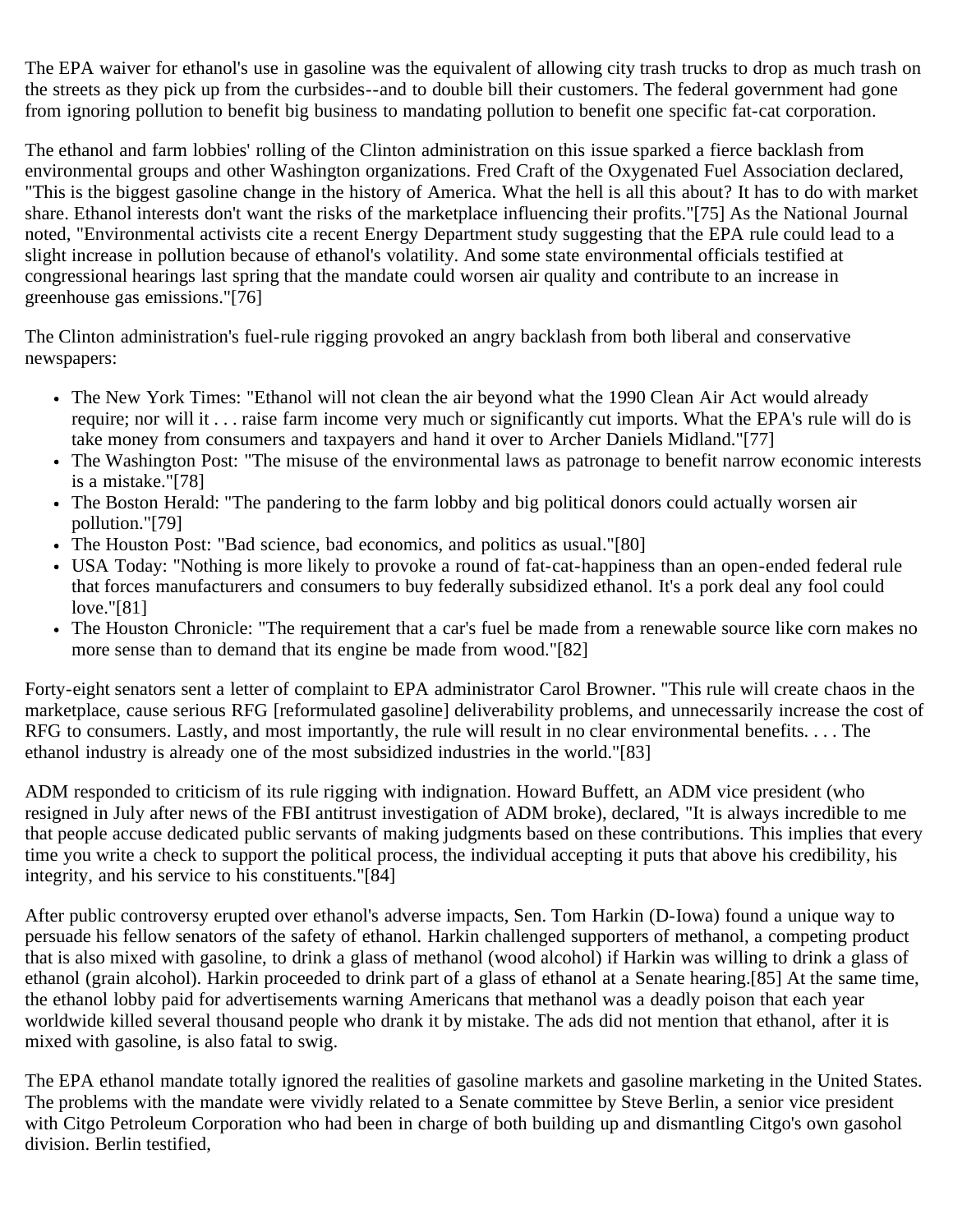Based upon our experience, CITGO is convinced that EPA's proposed ethanol mandate has the potential for severe supply and price repercussions in the marketplace. . . . The interference with the operation of the nation's fuel distribution system that the mandate will entail virtually guarantees higher prices for gasoline and other fuels, spot shortages, and increased environmental degradation.

Ethanol has several undesirable properties as a motor fuel component, including miscibility with water and the ability to act as a solvent for petroleum residences. Because of these properties, gasolines containing ethanol cannot be transported by the national pipeline distribution system for gasoline.

Many of the market areas in which ethanol will have to be blended are not presently equipped to conduct ethanol blending. . . .

EPA's proposed mandate for blending of ethanol in gasolines in the Northeast and Mid-Atlantic is likely to result in higher prices, not only for gasolines, but also for the heating oil consumed in those regions.

Alarmingly, one company controls over 65 percent of the U.S. ethanol production capacity. With this proposal, I find it incredible that the federal government will be subsidizing basically a single large company with both tax incentives and a mandated market share without even a scintilla of regulation or oversight of that company.

Let's hold the EPA to its often stated criteria: Today's solutions to environmental problems must be "Cleaner, Cheaper and Smarter." EPA's proposed ethanol mandate fails miserably. Ethanol is no cleaner than non-renewable oxygenates; indeed, it actually poses additional adverse air emission risks. Ethanol is more expensive to RFG gasoline consumers as well as to all taxpayers; and crisis implementation is unwarranted when, as here, no crisis exists other than that which will be produced by the EPA itself. In short, this mandate is "Dirtier, Costlier, and Dumber."[86]

A federal appeals court agreed in a ruling on April 28: "The sole purpose of the RFG program is to reduce air pollution, which it does through specific performance standards for reducing . . . toxic emissions. EPA admits that the [ethanol rule] will not give additional emission reductions for VOCs or toxics . . . and has even conceded that the use of ethanol might possibly make air quality worse."[87] The court ruled that the Clinton administration had no statutory authority to forcibly subsidize ethanol producers in a law designed to clean up the air.

After the federal appeals court shot down the EPA ruling, some Republicans rushed to denounce the Clinton administration for failing to more effectively flood ethanol producers with subsidies. Sen. Charles Grassley (R-Iowa) declared, "In essence, with its ethanol policy the Clinton administration handed big oil another victory, broke a campaign promise to farmers and delivered a severe economic blow to rural America."[88]

The Clinton administration is considering a plan to "counteract" the federal court decision striking down the ethanol mandate with a new proposal to squander tens of millions of tax dollars. The Clean Air Network Online Today newsletter noted on May 18 of this year, "The USDA is considering the possibility of selling U.S.-distilled ethanol under USDA concessional sales or export credit programs, according to USDA Secretary Glickman. Glickman said the move was part of the Clinton administration's efforts to help reach 'equivalence' in ethanol use with amounts forecast before a court ruling against EPA's Renewable Oxygenate Standard. . . . Glickman said the USDA was examining the PL 480 confessional sales program . . . and export credit guarantees as a possible avenue for ethanol sales."[89] Glickman's comments imply that the Clinton administration believed it had a sacred duty to squander a certain number of tax dollars in the name of ethanol.

### **Ethanol Trade Barriers and the Rule of Origin Manipulation**

Although ethanol has long been portrayed as a godsend for our environment, members of Congress have worked overtime to prevent foreign ethanol from improving the quality of American air. In 1980 Andreas persuaded the Carter administration to slap a prohibitive tariff on ethanol imports, primarily from Brazil. The story of the origin of the 60 cent tariff on Brazilian ethanol imports was aptly related by Michael Fumento in the National Review in 1987.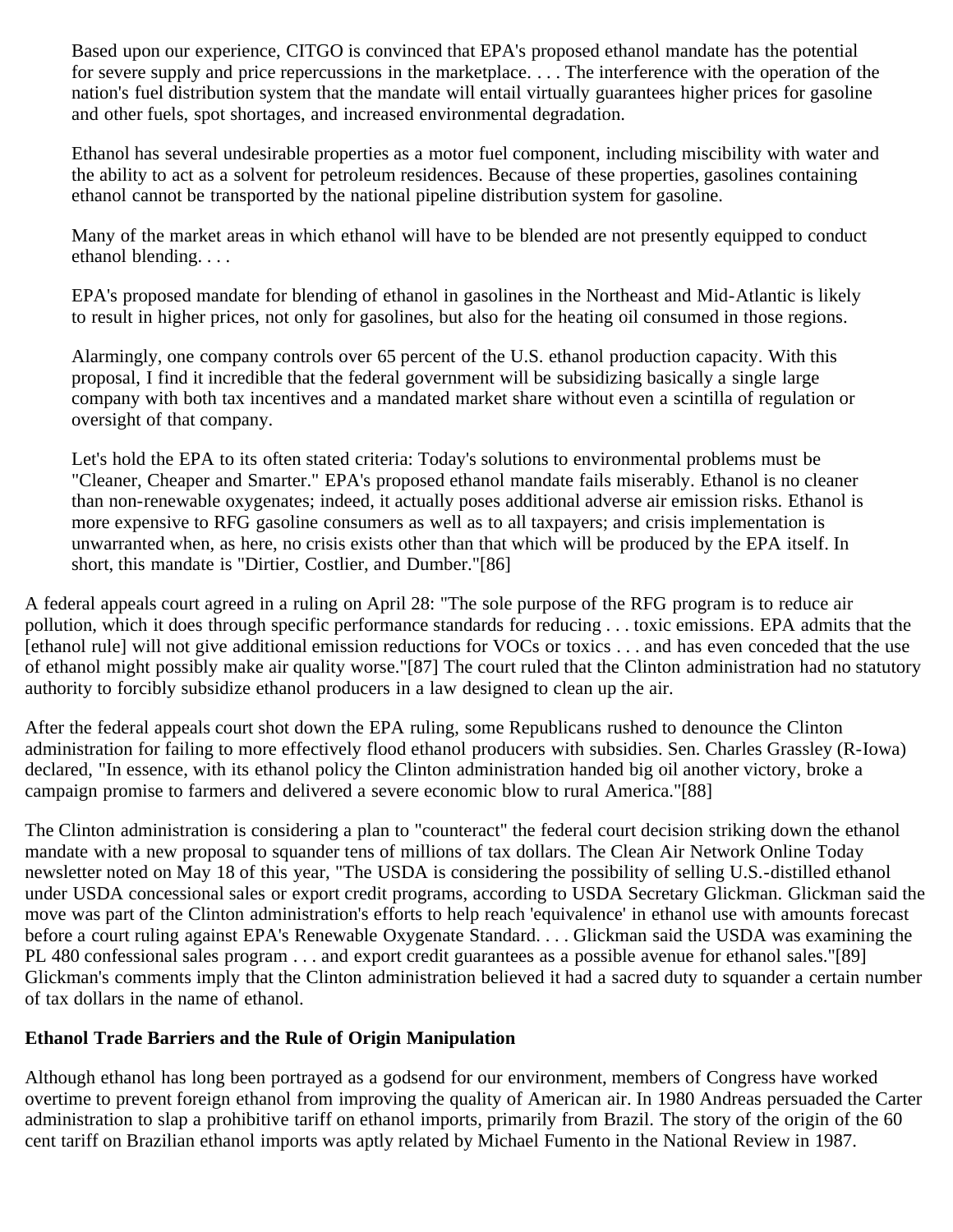In 1980, despite the enormous subsidies it was already getting, American gasohol was being undersold by Brazilian gasohol. American gasohol producers lobbied for a tariff, but the Justice Department, the Office of the Special Trade Representative, and the Treasury Department objected on the grounds that a tariff would raise costs to consumers, provoke retaliation from Brazil, and grant too much power to ADM. On October 7, in the White House, Jimmy Carter hosted a small luncheon for campaign contributors, including Dwayne Andreas. Former ADM lobbyist Joseph Karth, who was at the meeting, told me that Andreas told Carter he would announce plans for a big new grain-alcohol plant in Iowa if the Administration would guarantee the plant's profitability by imposing the tariff. . . . In the last weeks of the election campaign Carter overruled his advisers and ordered Treasury Secretary G. William Miller to impose a tariff, by administrative means if necessary. On October 31, ADM announced the new plant, but canceled its plan after the election.[90]

Rep. Charles Vanik (D-Ohio) fought the tariff hike, noting in a memo to fellow members of Congress that it "contributes to the monopoly control of the major domestic producer (the Archer Daniels Midland Company)." While some Carter administration officials claimed to be concerned about the adverse impact of imports, a Treasury staff memo in November 1980 reported that "Treasury has been unable to verify allegations of plant closing due to imports."[91] Shortly after the tariff was put in place, former Democratic National Committee chairman Robert Strauss joined ADM's board of directors.

The ethanol defenders were not satisfied with blocking Brazilian ethanol. In 1983 Congress enacted the Caribbean Basin Initiative, granting duty-free access to many Caribbean products. The 1983 law declared that as long as at least 35 percent of a product's value originated in the Caribbean, the product qualified as a Caribbean product. Encouraged by the CBI, several companies invested tens of millions of dollars to establish plants in Jamaica and Costa Rica to convert surplus European wine into ethanol. The Customs Service ruled in 1984 that ethanol production added more than 35 percent of the value to the finished product, thus qualifying the Caribbean-produced ethanol for duty-free entry into the United States.[92]

The 35 percent rule stood until a congressional tax conference in early 1986. One member of Congress slipped in an amendment to the tax bill that raised the local value- added requirement for Caribbean ethanol from 35 percent to 70 percent, creating a different rule of origin for ethanol than for any other Caribbean product. That clause was a death sentence for Caribbean ethanol producers. The 70 percent requirement effectively mandated the use of local agricultural products for ethanol feedstock, but there were almost no surplus agricultural stocks in the Caribbean.

The new, prohibitory rule of origin was a surprise because Caribbean ethanol shipments posed no threat to American competitors: shipments never exceeded 3 percent of the U.S. ethanol supply.[93] U.S. ethanol produces still wanted to lock out foreigners. U.S. producers, led by ADM working through the Renewable Fuels Association, engineered an early-morning rule change to strangle any possible foreign competition in the crib, as Washington lawyer Jim Moody observed.[94]

The 1986 amendment gave existing Caribbean ethanol producers until 1990 to reach the 70 percent local value requirement. In 1989 Congress again changed the rule of origin for Caribbean ethanol. The new rule decreed that there would be no Caribbean feedstock requirement on the first 60 million gallons of ethanol imports, a 30 percent local feedstock requirement on the next 35 million gallons, and a 50 percent local feedstock requirement on any additional imports. That rule, which effectively prohibits a sharp increase in Caribbean exports, makes the national origin of ethanol dependent simply on the number of gallons of ethanol imported.[95]

In sum, one would be hard-pressed to find another industry as artificially sustained as the ethanol industry. The economics of ethanol are such that, for the industry to survive at all, massive trade protection, tax loopholes, contrived mandates for use, and production subsidies are vitally necessary. Only by spooking the public with bogey- men such as foreign oil sheiks, toxic air pollution, and the threatened disappearance of the American farmer can attention be deflected from the real costs of the ethanol house of cards that consumes over a billion dollars annually.

### **Sugar: ADM's Sweet Deal**

The second federal trough that feeds ADM is the controversial sugar program, under which U.S. import quotas and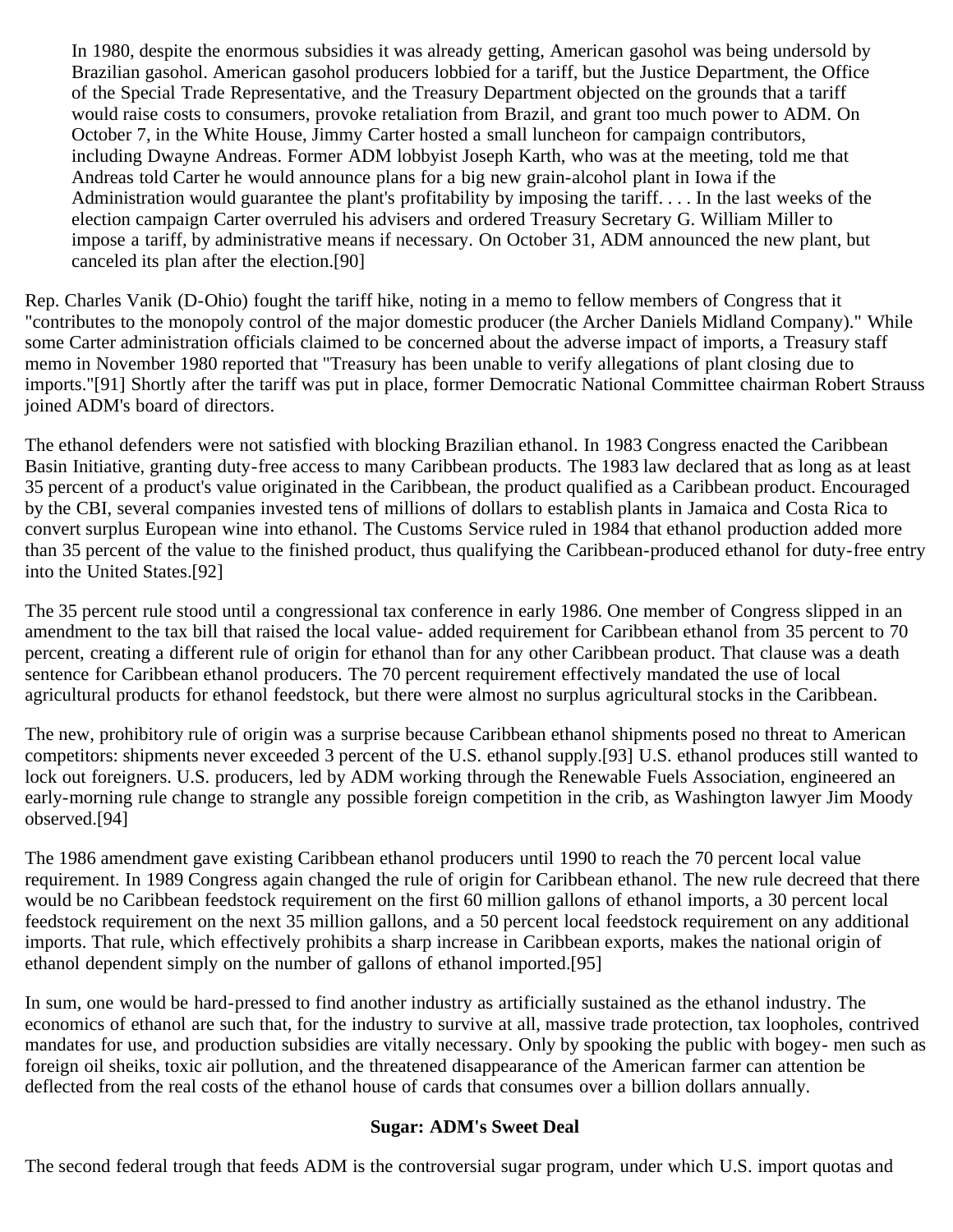price supports provide even more artificial profit for ADM than does the ethanol boondoggle. Although ADM does not directly produce sugar, Congress and the USDA have created a price umbrella under which ADM's production of high-fructose corn syrup--a sugar syrup--has become immensely profitable.

ADM got into corn fructose production very heavily around 1974, just as sugar prices peaked on world markets. After ADM invested heavily to increase its capacity to produce high-fructose corn syrup ninefold, sugar prices plummeted from 65 cents to 8 cents per pound. Andreas told Business Week in 1976, "If it was a mistake, I'd say it was my mistake." Business Week noted, "One industry source suggests that 'Dwayne looks at this as sort of a waiting game, basing his unflappability on the predicted passage of a new sugar bill.' Such a bill is expected to provide an 'umbrella'- that is, to put supports under sugar at a level where high-fructose corn syrup will be at least reasonably profitable. Andreas contributed heavily to the 1968 and 1972 campaigns of Humphrey, Jackson and Nixon. With both parties covered, ADM may reasonably anticipate some legislative help."[96] That help came in the form of a new sugar bill in 1981.

ADM is the driving force behind the sugar lobby in this year's battle over the future of the sugar program. The American Sugar Alliance, heavily bankrolled by ADM, has spent lavishly for full-page newspaper ads showing how cheap sugar is in the United States. The ads show that sugar costs 39 cents a pound less here than in any other major country, noting that Brazilians pay 47 cents a pound and Russians pay 65 cents a pound.

However, there was a minor glitch in the ads. The Brazilian and Russian prices were based on kilograms--2.2 pounds- and thus were actually significantly lower than the U.S. price. As Al Kamen noted in the Washington Post, "The Russians pay about nine cents a pound less and the Brazilians about 17 cents less than we do" for sugar. The Post further reported that "Joseph Lockhard, a spokesman for the anti-quota Coalition to End Welfare for Big Sugar, accused the sugar alliance of knowingly letting the ad run even after the errors were pointed out."[97]

ADM and farm-state representatives loudly brag that the sugar program is a "no net cost" program. Although the sugar program mugs Americans at the grocery checkout, representatives carefully designed the program so that it leaves almost no fingerprints on the federal budget. The federal government maintains a quota system designed to keep out low-priced foreign sugar and create a perpetual artificial scarcity of sugar in the United States, which is then combined with federal price supports to help jack up sugar prices even higher.

The sugar program is a great inflationary success: sugar sold for 22 cents a pound in the United States when the world sugar price was only 4.5 cents a pound (world sugar prices are now about 10.5 cents a pound although domestic prices are still 22 cents per pound). Each 1 cent increase in the price of sugar adds between \$250 million and \$300 million to consumers' food bills. A l988 Commerce Department study estimated that the sugar program was costing American consumers more than \$3 billion a year.[98] That works out to more than \$60 a year for a family of four.

Members of Congress defend the sugar program as protecting Americans against sharply fluctuating international sugar prices. The sugar program, like other American farm programs, provides a price floor but no price ceiling. Thus, USDA prevents prices from falling but allows prices to rise as high as the moon; price supports are always a "heads, farmers win; tails, taxpayers lose" proposition. If "price spikes" have been eliminated, it is only because domestic sugar prices have been permanently plateaued at the "spiked" level that world markets see only rarely and briefly.

ADM's angle is therefore clear. As journalist John Barnes noted in a 1987 story for the New Republic,

Since ADM can manufacture corn sweetener for between 9 and 12 cents a pound and sell it for between 18 and 19 cents a pound, they easily undercut the price of domestic refined sugar and make a killing.

Coke buys sweetener from Dwayne Andreas for around 18 cents, while peasants starve for lack of customers at six cents. In 1979 the entire corn sweetener industry produced just 1.7 million metric tons. Since the imposition of the sugar quota, industry production has soared to 5.5 million metric tons, more than 80 percent of it accounted for by ADM.[99]

While ADM's television ads hype the company's supposed passionate concern for the world's environment, its sugar policy is bad news for alligators. Current agricultural trade barriers have resulted in food being produced in many areas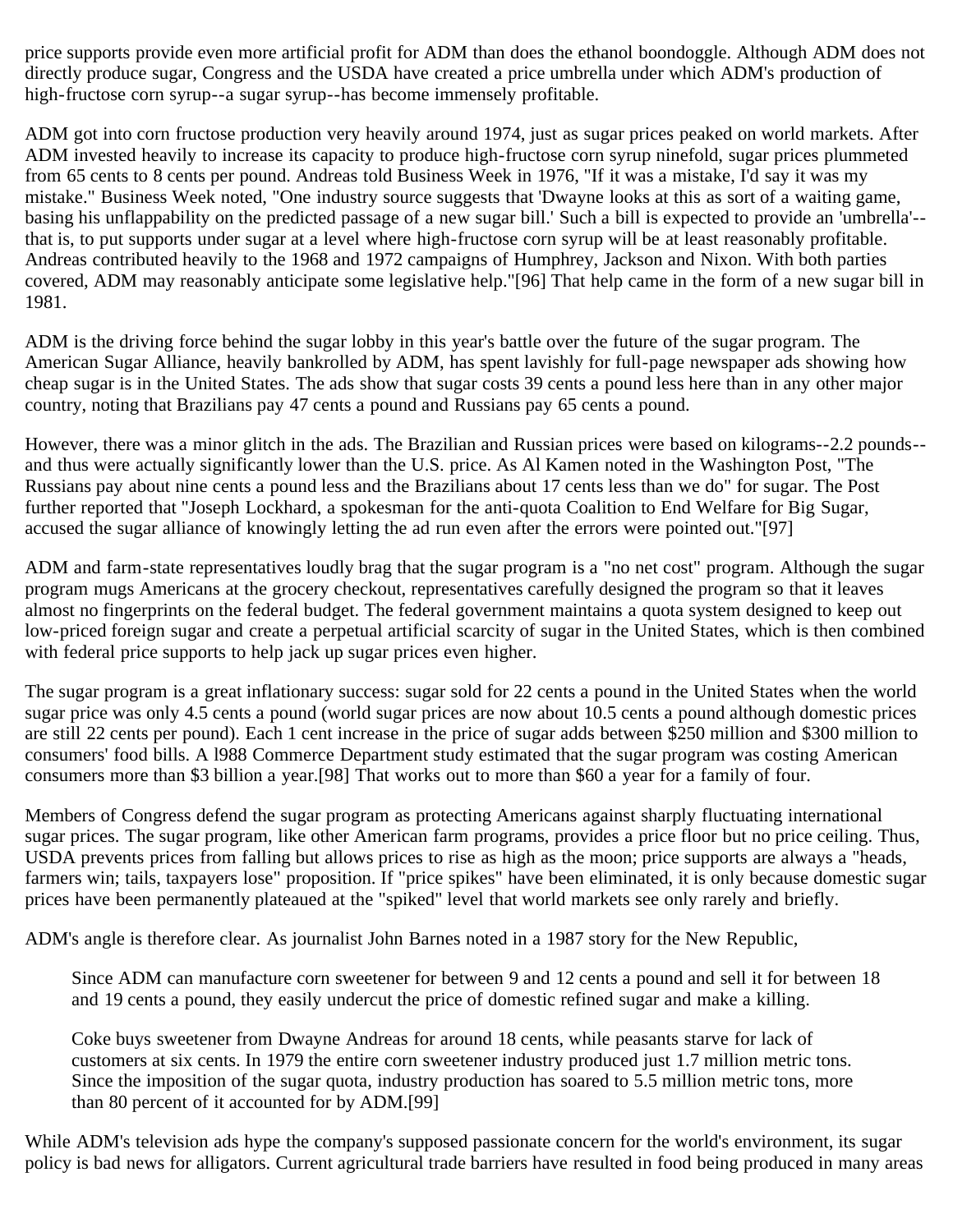that do not have a comparative advantage or natural climate for food production, such as sugar production in the United States. As a result, the farmers compensate for the lack of natural habitat by dousing the land with chemicals to artificially stimulate food production. One of the clearest examples of the harm of farm protectionism is the role of sugar producers in poisoning the Everglades. Drainage activities by the U.S. Army Corps of Engineers and others have effectively paved the way for the conversion of hundreds of thousands of acres of sensitive land to sugar cane plantations. Phosphorus from the fertilizer used by sugar growers has leached into the water of the Everglades and has helped destroy the ecosystem of the entire region.[100]

There is no reason why the United States must produce its own sugar cane. Sugar is cheaper in Canada primarily because Canada has almost no sugar growers and thus no trade restrictions or government support programs. Paying lavish subsidies to produce sugar in Florida makes as much sense as creating a federal subsidy program to grow bananas in Massachusetts. The only thing that could make American sugar cane farmers competitive would be massive global warming.

Another casualty of the sugar program is the poor people of Third World nations. Sugar imports have been cut by 80 percent since 1975, pulverizing the economies of Central America and the Philippines. The State Department estimates that reducing U.S. sugar imports costs friendly Third World governments almost a billion dollars a year.

The sugar program is corporate welfare at its most overt. The General Accounting Office estimated that 17 of the nation's largest sugar cane farmers received more than half of all the benefits provided by the sugar cane subsidies.[101] The GAO also estimated that the 28 largest Florida sugar cane producers received almost 90 percent of all the federal benefits enjoyed by Florida sugar producers.[102] The U.S. Department of Agriculture estimates that there is a total of 13,000 sugar farmers in the United States.[103] Assuming an average annual consumer cost of \$3 billion a year, since 1980 the sugar program has cost American consumers the equivalent of more than \$3 million for each American sugar producer.

### **To Russia with Love--and Money**

The third major federal trough that feeds ADM is the various federally subsidized grain export programs. Thus, it should not be surprising to find that Dwayne Andreas just happens to have a deep and abiding interest in U.S.-Soviet affairs. In 1984 Andreas became the U.S. chairman of the U.S.-USSR Trade and Economic Council.

### **ADM: Supermarket to the Soviets**

Andreas has been the foremost U.S. advocate of extending billions of dollars of credit to the Soviets (and now the Russians) to buy American farm products (kindly shipped to the Soviets in large part by ADM). The GAO recently reported that there is a high likelihood that taxpayers will lose billions of dollars when the Russian government defaults on those loans. Also, the flood of U.S. handouts may have actually postponed substantive reform in the Soviet Union and the Russian republic, thereby betraying the real needs of the Russian people (as opposed to the political needs of Mikhail Gorbachev).

Andreas has long plowed the field of subsidized grain sales to the Soviet Union, yet his version of history is extremely misleading. In December 1990 Andreas bragged at a House Agriculture Committee hearing,

For many years, I have devoted much effort to improving business relationships between the USSR and the USA. Now is a time when it would be clearly in our own best political and economic interest to help meet the real basic needs of the USSR. It should be noted that in 1973, we provided \$750 million of credit to the Soviets for grain. This was utilized and repaid with interest. It was profitable for both sides.[104]

Andreas chose a most unfortunate example to use to show the benefits of giving credits and subsidies to the Soviets. In 1972 the USDA paid the largest export subsidies (\$700 million) in history to the Soviets to help them corner a quarter of the American wheat crop. As GAO noted, USDA was supposed to have a reporting system for foreign crop purchases but totally failed to monitor the amount of Soviet purchases and kept subsidizing exports even after the Soviets had cornered the U.S. market. The Soviet wheat sale fiasco drove wheat prices from \$1.25 a bushel to \$4.75 a bushel and signaled the onset of a decade of world inflation. In 1973, when OPEC announced it would dramatically cut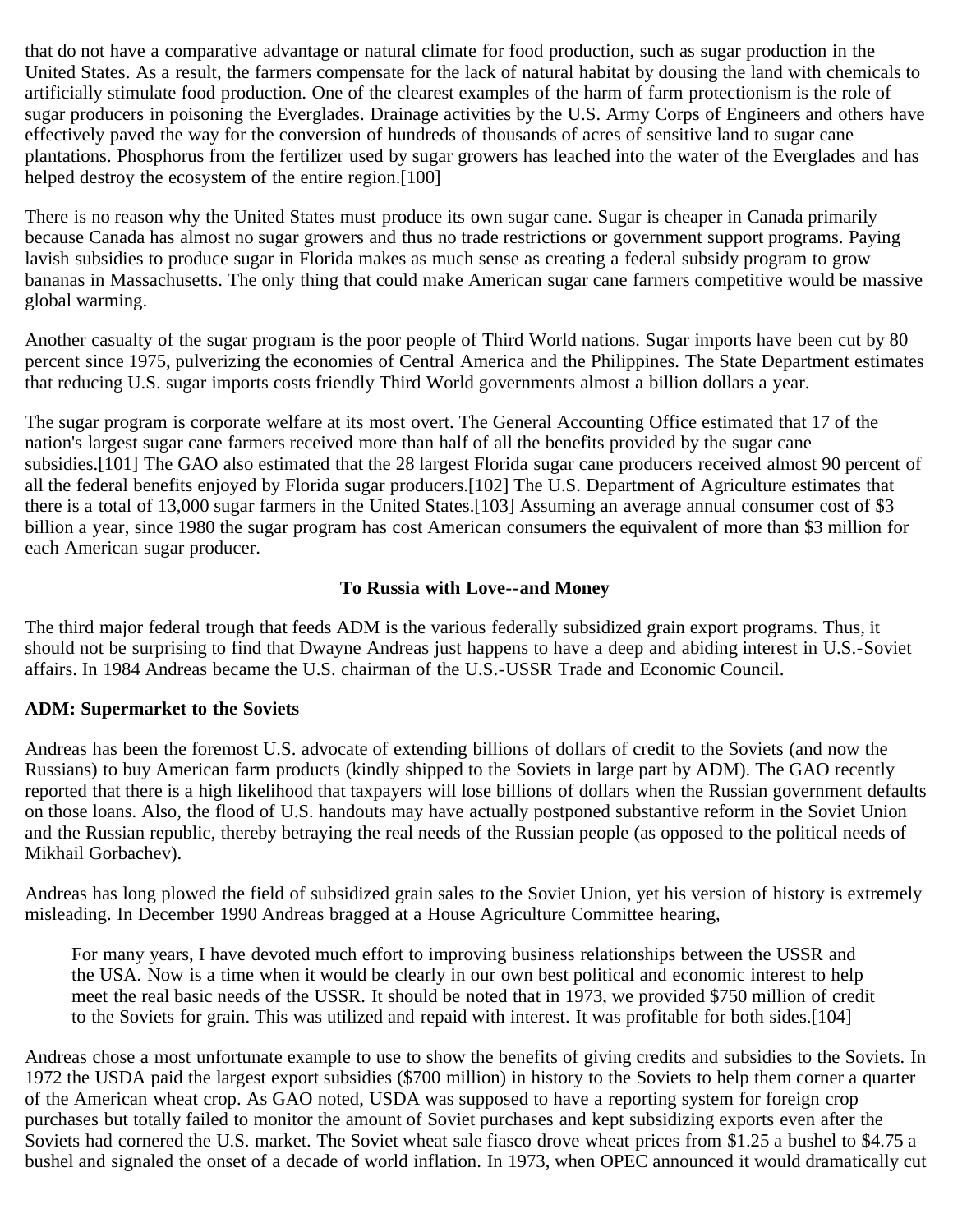production in order to quadruple the price of oil, OPEC spokesmen justified their decision by pointing at soaring wheat prices.

Politicians and political appointees responded to Andreas's exhortations to continue bankrolling the Soviets and, later, the Russians and other nations of the former Soviet Union. The Agriculture Department extended \$5 billion in credits to the Soviet Union and to Russia, Ukraine, and other former Soviet states between early 1991 and 1993. USDA credits to the Soviets had already been a matter of fierce dispute during congressional deliberations on the 1990 five-year farm bill. At that time Congress enacted a provision requiring that "the Commodity Credit Corporation shall not make credit guarantees available in connection with sales of agricultural commodities to any country that the Secretary determines cannot adequately service the debt associated with such sale."[105]

GAO concluded this past February, "Most, if not all, of the [Soviet] successor states are not creditworthy and all should be considered at least high risk from a credit worthiness perspective. . . . Most of the states have had severe debt burden and severe liquidity problems. . . . The states are also high risk entities because of their difficult economic and political situations. . . . GAO's analysis of historical and forecast data indicates that all of the successor states, as a group, were severely indebted in 1992 and projected to remain so through 1997." GAO went on to note that "USDA's own evaluations indicated that these states were very risky in terms of their own ability to repay [USDA loans]."[106]

In 1985 Robert Strauss, an ADM board member and former chairman of the Democratic National Committee, commented, "Dwayne Andreas just owns me."[107] Six years later, when Strauss became the U.S. ambassador to the Soviet Union, he urged the continuation of U.S. agricultural export credits to the Soviet Union long after it was undeniable that the country was bankrupt.

In December 1990 Andreas implored the House Agriculture Committee to grant still more credits: "The Soviets are in no position to complete purchases under the longer-term grains agreement unless we are competitive. Credit terms are part of the price. . . . The reduction in Soviet buying of U.S. grains has importantly reduced our grain prices and increased the expense of our farm programs. . . . Time is of the essence; anxious farmers and hungry people are asking for a decision."[108]

While Andreas hyped subsidized exports as a sure-fire method of spurring agricultural reform, other experts reached opposite conclusions. The GAO, in a sharply critical 1995 report on U.S. export subsidies, concluded,

The progress of agricultural reform in the successor states might be hindered by the provision of export credits guaranteed by the United States and other countries. Credit guarantees allow the successor states to continue to import billions of dollars of foreign grain and other food commodities. Because these commodities are generally purchased, processed, and distributed by state- owned enterprises, these structures are likely to survive longer as state monopolies than might otherwise be the case, although we were unable to quantify this effect. It is these inefficient state enterprises that successor state reformers seek to privatize or replace with alternative, nonstate structures, such as commodity exchanges and private food processors, distributors and wholesalers. In addition, credit-guarantee-assisted food imports might hinder domestic food production and the efficient processing and marketing of this food by keeping down prices offered to successor state farmers and food processors and distributors.[109]

The USDA refuses to disclose the amount of ADM exports to the Soviet Union and Russia that might have been covered by U.S. government credit guarantees on which those countries later defaulted. Sally Nunn, an assistant treasurer in the USDA's Commodity Credit Corporation, in response to a request for disclosure of the amount of ADM exports involved in the credit defaults, explained, "I have to have Secretary clearance [i.e., personal clearance from Secretary of Agriculture Dan Glickman] to give out any information on Russia."[110]

### **Attorney for the Defense**

While Andreas was a high-profile supporter of aiding the Soviets, he was something less than a champion of reform. As a 1991 New Republic editorial noted a few days after the unsuccessful military coup, "Before the coup, ADM and Pepsi had a marked preference for making their deals with Mr. Gorbachev and ignoring the democratic forces led by Mr. Yeltsin."[111]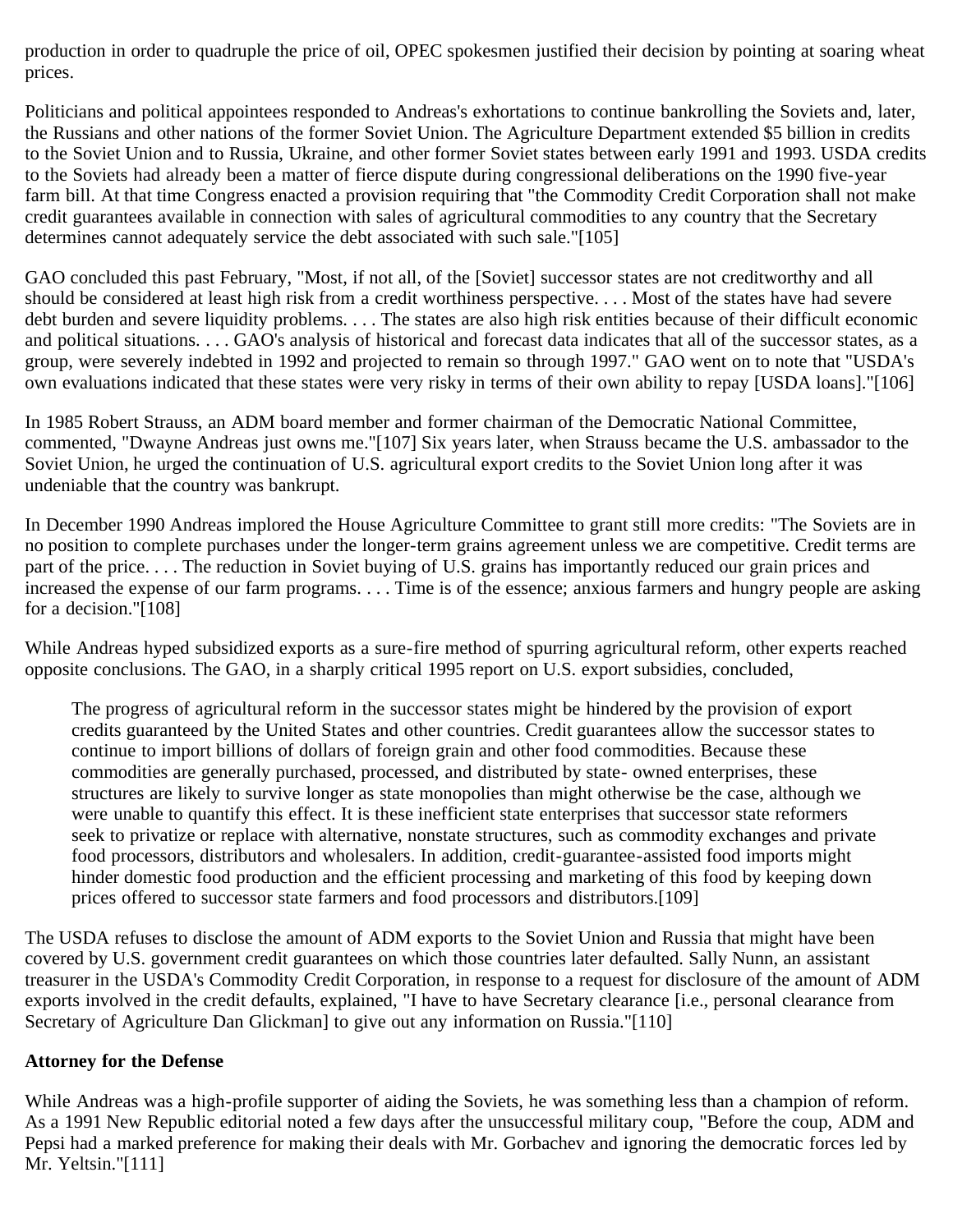The day after the coup collapsed, Andreas rushed to declare that additional U.S. food aid "would hasten reform" and that the failure of the coup "will change the whole political climate of the West. Political resistance against doing business with them [the Soviets] will disappear. This coup has been a cloud over Gorbachev's head for a year, and every businessman and politician has known it. Now it has evaporated."[112]

A few days after the coup attempt, Andreas told a CNN audience, "I believe that the Republicans will now support him [Gorbachev] and that he undoubtedly will run for reelection, and I will predict that Yeltsin and Nazarbayev and the other important people will support him and he'll probably be there for a long time to come."[113]

In an August 27, 1991, speech, Andreas declared, "Now, any help they get will help the move to democracy and free markets. We can help them by inundating them with food."[114] Andreas had apparently changed his mind about the negative economics of imports since the time he sought to prevent foreign countries such as Brazil from "inundating" the U.S. market with ethanol.

In mid-September 1991 Andreas told the International Herald Tribune that without food aid, "the hard-liners, with their dog-in-the-manger attitude, will be able to use this anger to stir up trouble. This could lead to anarchy, even a climate that would permit another coup."[115]

On September 9, 1991, Andreas told the House Armed Services Committee, "By far, the most important threat to Soviet stability today is the food problem. Soviet leaders tell me, and I believe them, that they must quickly make large quantities of food conspicuously visible on the shelves of stores in their eight largest cities to stabilize prices and discourage hoarding."[116]

Andreas denounced the U.S. hesitation to approve more credits in October 1991 by challenging the authority of Congress to even have a say in his executive deal making: "The fact that the President had to go for an act of Congress is just a black mark on America's reputation as a trading nation. . . . The Cold War was very cold. It takes a long time for it to thaw. You still have in our government little isolated groups of cold warriors who sabotage anything the president is trying to do."[117]

Although Andreas had previously bragged about the successes of Soviet reforms, after the coup he changed his tune and began cozying up to the new bosses in Russia. Food Engineering magazine reported in October 1991 that Andreas said after the coup, "The outlook is better than ever before because the democratic forces are in charge. Before the coup, the communists were sabotaging reform."[118]

Still, Andreas continued to blame Gorbachev's failure on the narrow-minded and "useless" people in Washington who refused to give the Soviets [and thus ADM] even more than the billions that Gorbachev received. It was, apparently, our fault that the communist remnant was sabotaging reform. Said Andreas in January 1992, "If the West had taken a chance three years ago and allowed the Soviet Union to join the IMF and the World Bank, the communists might have changed. With that western team helping them the communists could have taken tough decisions--like making the ruble convertible. But the western economists failed to grasp what was going on. They were useless. Taking a chance with Gorbachev was low priority in Washington."[119]

Yet, while Andreas was on the hustings urging the U.S. government to provide as many financial credits as possible to underwrite ADM's and other companies' sales to the Soviets, he was reticent when asked about the use of his own money. In January 1992 an interviewer asked him directly, "Would you invest in whatever the Soviet Union is called now?" Andreas replied, "The whole country is one big train wreck."[120] While Andreas was urging the U.S. government to throw more billions down the rat hole, ADM was working to make sure that it got hard value for its exports--offering to exchange its grain for Soviet-built cargo ships.[121]

Some of Andreas's comments about Gorbachev display a level of credulity that would embarrass a six year old, if not a Central Intelligence Agency sovietologist. For example, Andreas sought to explain away some of the Soviet Union's economic problems, declaring in August 1991 that "Gorbachev and his emissaries have been saying quite recently, and in recent months, that they're experiencing a very strange phenomenon in the Soviet Union, which is hoarding."[122] Hoarding has been a predominant phenomenon in the Soviet Union since the days of the Bolshevik Revolution. A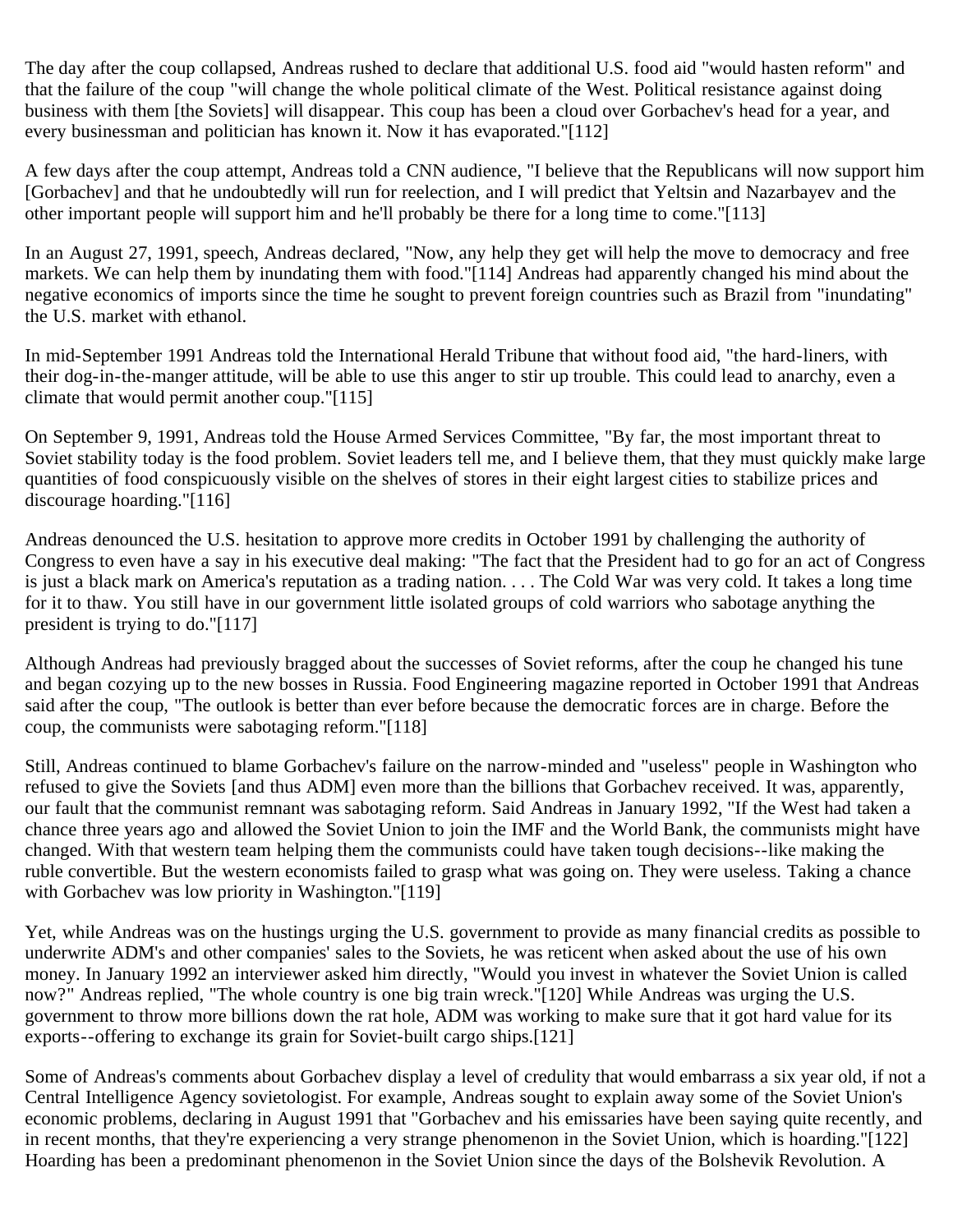trademark of the Soviet economy has been pervasive shortages, and the natural response to the shortages is hoarding.

## **Export Subsidies: ADM's "Golden Package"**

Since 1985 ADM has received more than \$130 million in Export Enhancement Program subsidy bonuses to boost its exports (the export enhancement program bonuses from USDA are not as direct a subsidy as many other programs; the corporate recipients use the subsidies in part to help lower the net prices to foreign buyers). ADM has also significantly benefited from credits that the USDA has extended to foreign nations to buy exports from American companies, and taxpayers have gotten burned badly by defaults on those credits. Long a central staple of corporate welfare masquerading as humanitarian farm policy, export subsidies not only rob the taxpayer but do positive harm to the third- party recipients of congressional generosity.

The case for such programs was made quite directly by Andreas in a hearing before the Senate Agricultural Committee on May 25. But in one of the great unnoticed novelties of this year, a politician for once had the courage to publicly challenge Andreas's sleight-of-hand economics and lay bare the ruse behind the export subsidy program.

Andreas testified that day on behalf of the Coalition to Promote U.S. Agriculture Exports--that is, the committee to continue federal bankrolling of dumping U.S. crops on world markets. Andreas's written testimony had some gems of logic, including this revelation based on his decades of experience in international trade: "Without exports, America's trade deficit would be even worse." Andreas also observed,

I am here today . . . to call for action to meet the challenge of today's post-GATT global marketplace. . . . In the context of debate on the budget and the 1995 Farm Bill, we hear it said that now is the time to sharply reduce or even eliminate many of our existing policies and programs and simply allow the free market to work. Well, let me tell you, when it comes to agriculture--there is no such thing as the free market. . . .

The global marketplace is still characterized by heavily subsidized foreign competition. This is because GATT did not eliminate the use of export subsidies or other unfair trade practices. It only reduced their overall level. As a result, it has served to legitimize their continued use.

We cannot and should not expect American agriculture to compete alone against foreign government.

We should maintain funding and aggressively implement the full range of policies and programs available to us as allowed under GATT and U.S. law.

This includes direct export programs such as EEP as well as the Dairy Export Incentive Program (DEIP), and Cottonseed and Sunflower Oil Assistance Programs (COAP and SOAP).[123]

Andreas fielded a few softball questions from Sen. Jesse Helms (R-N.C.), who asked what ADM would do if Congress abolished the export subsidies. Andreas responded, "If you do away with those export subsidies like EEP, you will immediately have huge storage charges built up on grains that stay in our bins. My company stores 400 million bushels of grain. It would be a bonanza for us if you stopped the exports because our elevators would fill up. Storing grain for the government is very profitable. I do not think you can afford to do away with those export programs because the cost of the farm program will rise precipitously if you do that." But if Congress abolished farm policies that sabotage U.S. farm exports at the same time that it abolished export subsidies, no grain pileup would occur.

The most insightful exchange of the hearing took place between Sen. Rick Santorum (R-Penn.) and Andreas:

Santorum: Do your affiliates in the European Union testify in support of their export subsidies?

Andreas: My partners in the EU are 12 of the biggest farmers' cooperatives in the world, and they have, of course, their own philosophy and their own scheme of things. . . . The agricultural commodity business is so competitive that if we withdrew our export subsidies for two months, grain would back up all over this country and the government would have to pay to store it and the cost would rise. I am just stating facts.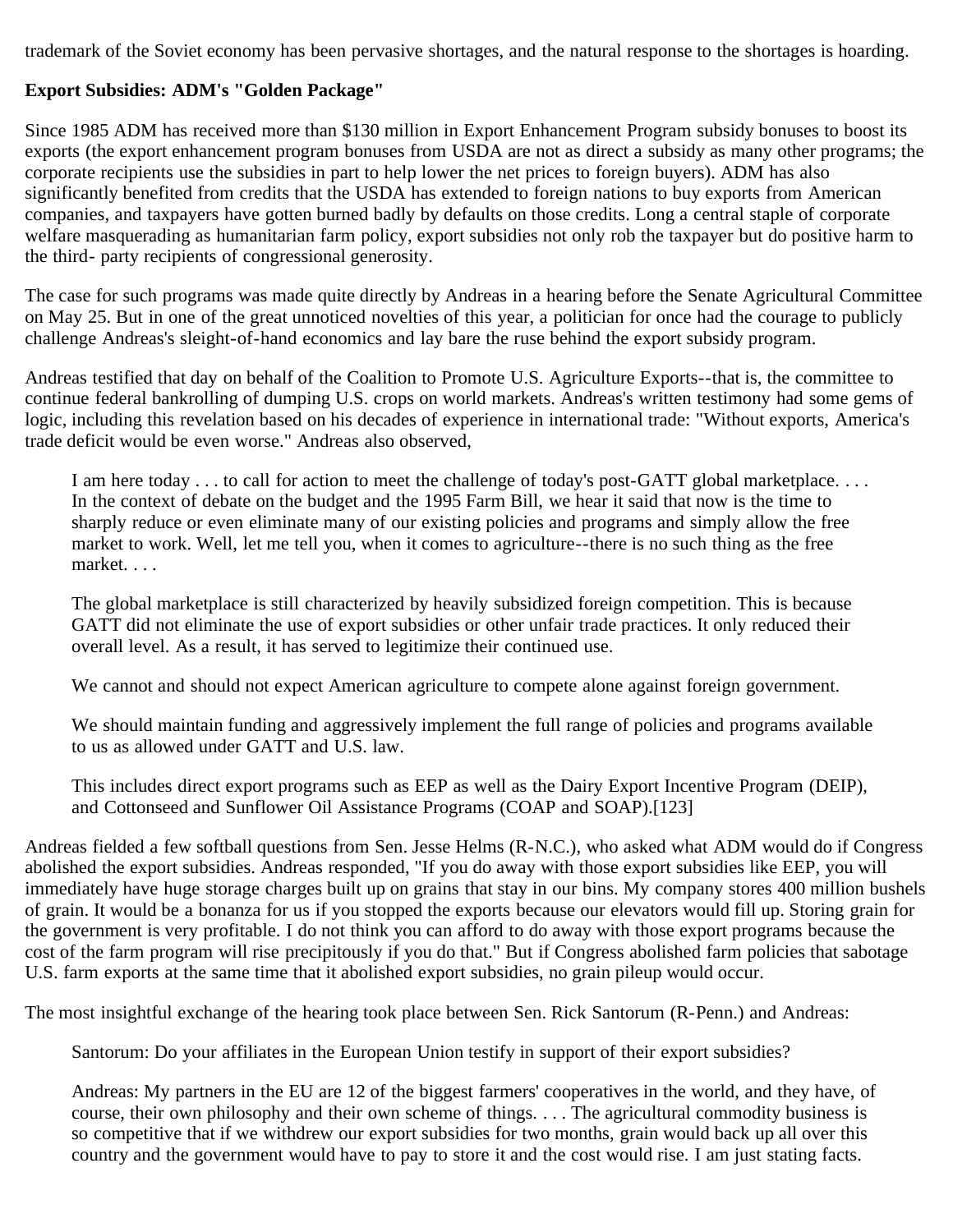Santorum: There is some information from the CRS in 1991 that said that 70 to 90 percent of all wheat sales that were subsidized by the EEP would have been sold anyway....

Andreas: I certainly disagree. That just is not true. That is just a ridiculous statement. Who made that statement?

Santorum: The Congressional Research Service.

Andreas: It is ridiculous.[124]

Next, the conversation turned to the question of existing U.S. subsidies for exports of durum wheat to Italy and Turkey. Italian and Turkish manufacturers have taken the fire-sale wheat, made it into pasta, and exported that pasta back to the United States. Senator Santorum asked Andreas how the U.S. government should respond in a case like that. Andreas answered, "If we find that we need to subsidize the export to compete abroad, we could subsidize the pasta exports just as well as the wheat exports."[125]

Andreas, of course, must come out stridently in favor of export subsidies and control by politicians of exports or else the harm of political control of domestic markets would become too stark. After all, much of Andreas's success comes from his audience. Politicians are almost never paying for any of the programs with their own money, and as long as a program or policy creates some nice photo opportunities (pictures of P.L. 480 grain exports) or some nice rhetoric, it is a profitable program for politicians. Andreas is very successful with politicians because many politicians do not care about taxpayers' and consumers' profits and losses.

### **"Food for Peace" or "Food for Profit"?**

ADM has long been a major beneficiary of the Food for Peace program through which surplus U.S. agricultural products are dumped on foreign nations. In 1978 ADM pleaded "no contest" to charges of price fixing and paid \$200,000 in criminal penalties in connection with the sale of grain to the Food for Peace program.[126] Even though Andreas continues to champion foreign food aid programs, the harm of those programs has long been obvious.[127] In the 1950s and 1960s massive U.S. wheat dumping in India disrupted India's agricultural market and helped bankrupt thousands of Indian farmers.[128] In 1984 George Dunlop, chief of staff of the Senate Agriculture Committee, speculated that American food aid might have been responsible for the starvation of millions of Indians.[129] U.S. officials have conceded that massive food aid to Indonesia, Pakistan, and India in the 1960s "restricted agricultural growth . . . by allowing the governments to (1) postpone essential agricultural reforms, (2) fail to give agricultural investment sufficient priority, and (3) maintain a pricing system which gave farmers an inadequate incentive to increase production."[130]

Other nations have been similarly hammered by subsidized U.S. exports.

- A report by the AID inspector general found that food aid "supported Government of Egypt policies . . . which have had a direct negative impact on domestic wheat production in Egypt."[131]
- In Haiti, food received free from the United States is widely sold illegally in markets next to the crops of local farmers, thus driving down the prices received by those formers. A development consultant told the House Subcommittee on Foreign Operations that "farmers in Haiti are known to not even bring their crops to market the week that [P.L. 480 food] is distributed since they are unable to get a fair price while whole bags of U.S. food are being sold."[132]
- In Somalia a report made by an AID inspector general concluded, "Nearly all Title I [P.L. 480] food deliveries to Somalia in 1985 and 1986 arrived at the worst possible time, the harvest months, and none arrived at the best time, the critical hungry period. The consensus of the donor community was that the timing of the deliveries lowered farmers' prices thereby discouraging domestic production."[133]
- In Senegal the Food for Peace program in 1985 and 1986 resulted in the government's closing down the local rice markets to force the Senegalese to buy American rice that their government had been given. The Senegalese are among the few peoples in the world who prefer broken rice to whole-grain rice, as they feel it better suits their sauces and national dishes. P.L. 480 does not offer broken rice. Because P.L. 480 proceeds went straight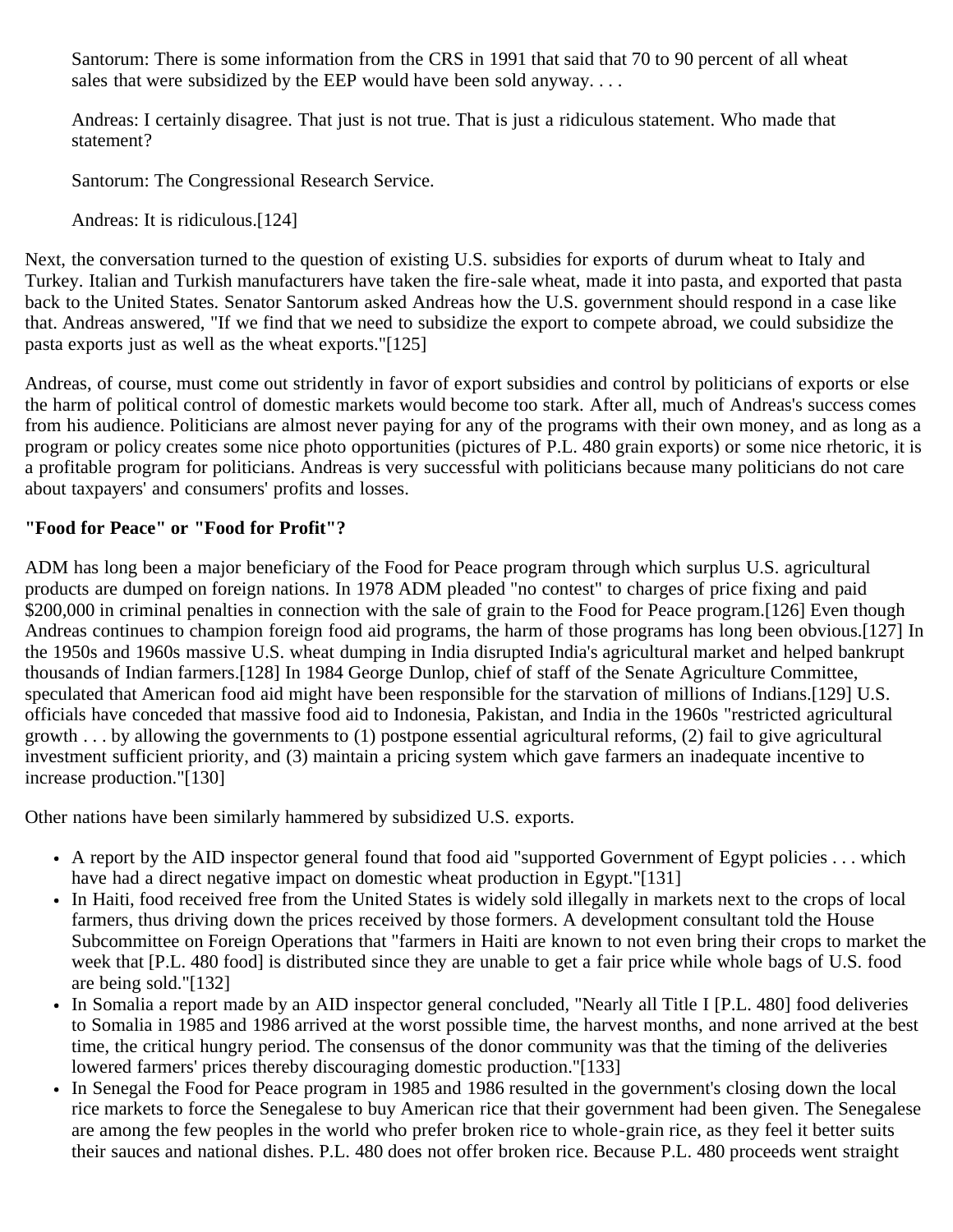into the government coffers, Senegalese politicians had an incentive to prohibit the local farmers from selling their own rice in order to dump American rice on the market.[134]

• The Kansas City Times reported that in 1982 the Peruvian agriculture minister begged USDA not to send his country any more rice, fearing that it would glut the local market and drive down prices for struggling farmers. But the U.S. rice lobby turned up the heat onUSDA, and the Peruvian government was told that it could either have the rice or no food at all.<sup>[135]</sup>

No matter how sanctimoniously Andreas attempts to wrap his subsidies in humanitarian garb, the evidence that those programs actually help the intended recipients is scarce indeed. The clearest beneficiary, once again, is ADM.

#### **America's Costs vs. ADM's Profits**

Prudential Securities analyst John McMillin estimated that ADM's \$746 million in profits in fiscal year 1995 (ending June 30) was derived as follows:

- corn sweeteners, 39 percent (or  $$290,940,000$ ),
- total oilseed, 25 percent,
- flour milling, 12 percent,
- biochemicals, 5 percent,
- $\bullet$  ethanol, 4 percent (or \$29,840,000), and
- $\bullet$  other, 15 percent.[136]

At least 43 percent of ADM's annual profits are from products heavily subsidized or protected by the U.S. government--"at least," because the substantial gain derived by ADM from various domestic crop support programs and export subsidies is virtually impossible to quantify.

ADM's lobbying and campaign contributions may have saved the federal sugar program from being abolished by Congress. Because the current sugar trade barriers and price supports cost consumers roughly \$3 billion a year, consumers paid \$10 in higher prices for each dollar of profit that ADM reaped from corn sweeteners.

ADM's lobbying and campaign contributions have certainly been the key force in creating and perpetuating federal ethanol subsidies. Because combined federal and state ethanol subsidies probably amount to more than \$1 billion, every dollar of ADM ethanol profits is costing the American public more than \$30.

ADM's finagling in Washington may have cost taxpayers and consumers more than \$40 billion since 1980, counting the cost of the sugar program (\$3 billion in higher prices each year), the ethanol program, and federal food giveaways and export subsidies. Some of those dubious programs probably would have been enacted even if Andreas had not been foisting cash on every politician in sight, but ADM deserves credit for being a decisive force in enacting and perpetuating many of the federal government's most abusive policies.

ADM's political strategy has long been based on the ideas that politicians should control prices and markets and that ADM and Andreas should control politicians. Some commentators may conclude that the ADM experience proves the need for campaign finance reform, but that would be the triumph of hope over experience. Campaign finance laws have been repeatedly revised in recent decades, yet politics does not smell any better.[137] As long as the politicians are shoveling out billions of dollars in handouts, some citizens will find a way to reward politicians for "looking after their interests."

Besides, at a time when Congress is rightfully moving toward removing millions of able-bodied citizens from welfare rolls, there is no excuse to perpetuate handouts for a company like ADM. If a company can afford endless advertisements on national television, it is safe to conclude that it does not need any help from American taxpayers.

The Supreme Court, in Savings and Loan Association v. Topeka (1875), stated, "To lay with one hand the power of the government on the property of the citizen and with the other to bestow it upon favored individuals to aid private enterprises and build up private fortunes is none the less a robbery because it is done under the forms of law and is called taxation."[138] Andreas apparently can buy politicians, but that does not mean that ADM has a right to shake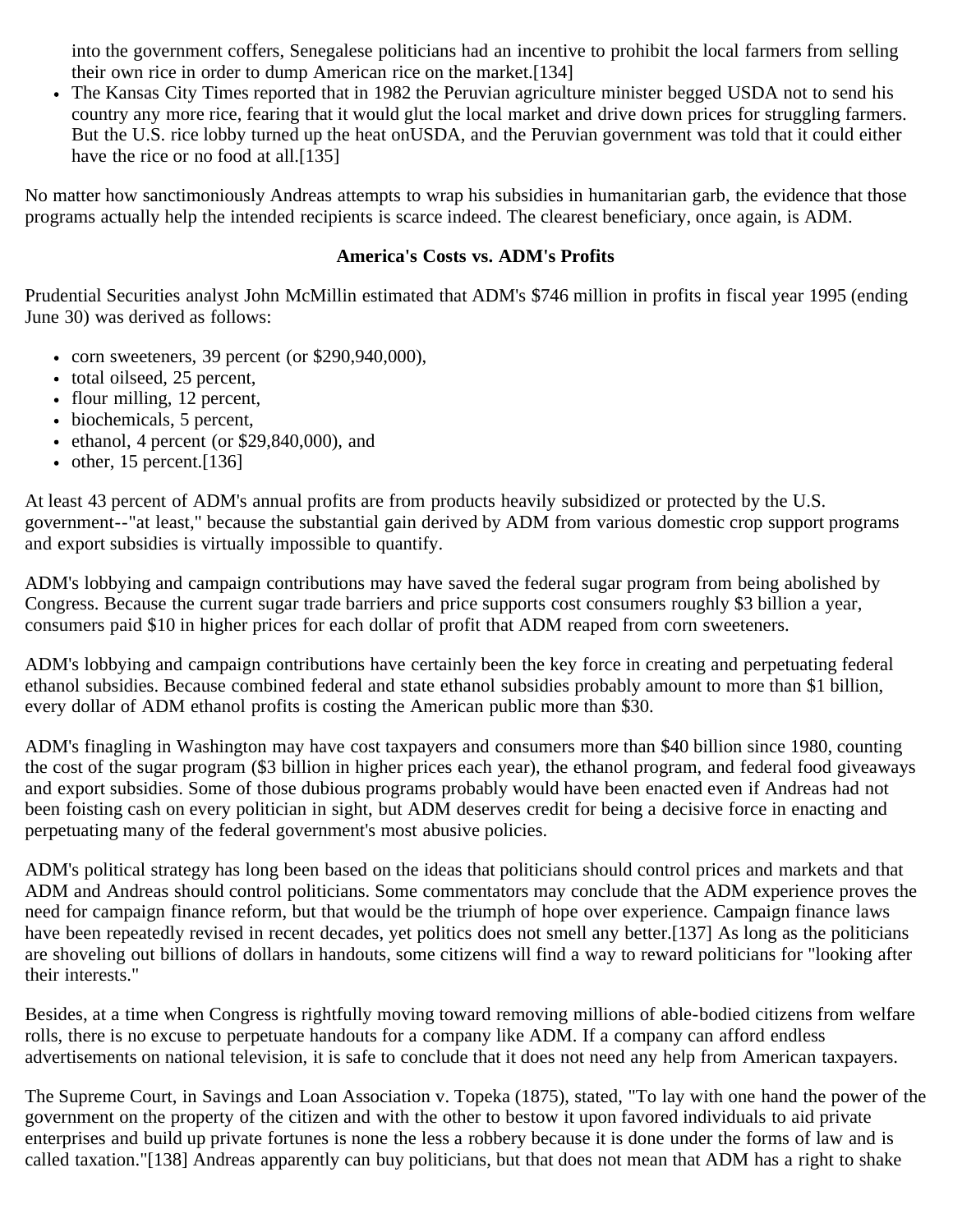down American consumers and taxpayers.

Congress, in the pending farm bill and in legislation to extend the ethanol gasoline fuel tax credit, has an excellent chance to shut down the ADM gravy train. Congress's action on the ADM agenda will be an appropriate litmus test of the new Republican leadership's spine. If Congress cannot stand up to ADM, how can they be expected to stand up for American taxpayers and consumers in other, less egregious cases?

#### **Notes**

[1] See, generally, Stephen Moore and Dean Stansel, "Ending Corporate Welfare As We Know It," Policy Analysis no. 225, Cato Institute, May 12, 1995.

[2] Quoted in Dan Carney, "Dwayne's World," Mother Jones, July-August 1995, p. 47.

[3] Quoted in Michael Isikoff, "Andreas: College Drop-Out to Global Trader," Washington Post, December 8, 1985.

[4] Quoted in Michael Weiss, "The High Octane Ethanol Lobby," New York Times, April 1, 1990.

[5] Jill Abramson and Phil Kuntz, "Antitrust Probe of Archer Daniels Puts Spotlight on Chairman Andreas's Vast Political Influence," Wall Street Journal, July 11, 1995.

[6] Isikoff, "Andreas."

[7] Weiss.

- [8] Abramson and Kuntz.
- [9] Weiss.
- [10] "Companies Flew Dole 187 Times," Charleston Daily Mail, April 17, 1995.

[11] Abramson and Kuntz.

[12] Timothy Noah, "Ethanol Boon Shows How Archer Daniels Gets Its Way in Washington with Low-Key Lobbying," Wall Street Journal, December 29, 1993.

[13] Ibid.

[14] Frank Greven, "He Gives, He Gets--You Pay," Charlotte Observer, January 23, 1995.

[15] Ibid.

- [16] "This Clean Air Looks Dirty," editorial, New York Times, July 8, 1994.
- [17] Peter Stone, "The Big Harvest," National Journal, July 30, 1994, p. 1790.
- [18] Greven.
- [19] Michael Fumento, "Some Dare Call Them Robber Barons," National Review, March 13, 1987, p. 32.

[20] Carney.

[21] Anna Cekola, "Agribusiness Executive Donates \$1 Million to Nixon Think Tank," Los Angeles Times, June 6, 1994.

[22] Isikoff, "Andreas."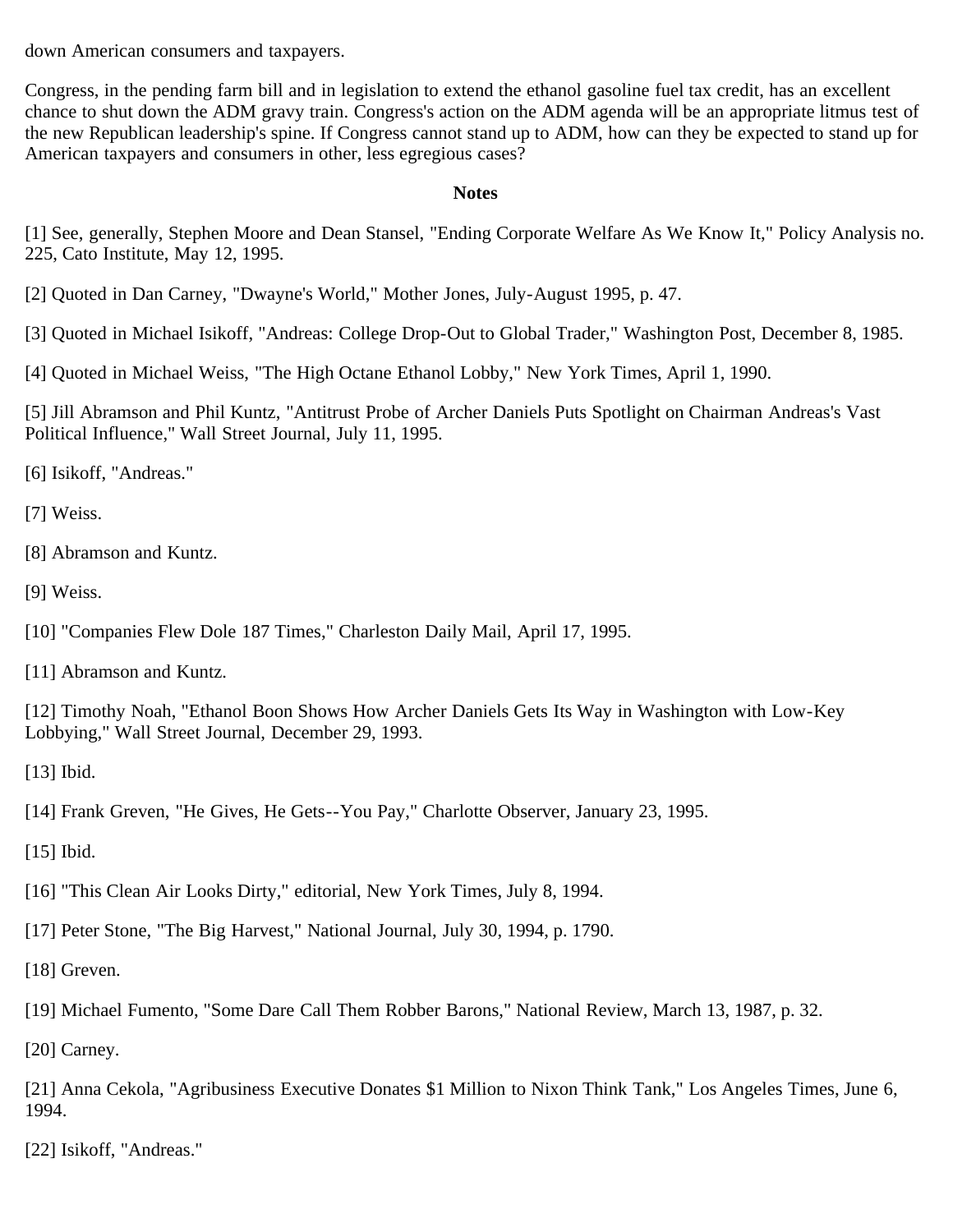[23] Jerry Knight, "Gartner Clings to Trading Commission Post," Washington Post, June 28, 1978.

[24] Weiss.

[25] "They're Interested," editorial, Wall Street Journal, March 30, 1993.

- [26] Quoted in "Taxes Need to Cut U.S. Budget Deficit--ADM Head," Reuters, January 26, 1993.
- [27] Charles Siler, "Weatherman," Forbes, February 22, 1988, p. 40.
- [28] Quoted in David Greising, "Big Stink on the Farm," Business Week, July 20, 1992.
- [29] Thomas Donlan, "Whiskey Rebellion," Barron's, May 23, 1994.
- [30] Abramson and Kuntz.

[31] Salvatore Lazzari, "Alcohol Fuels Tax Incentives and EPA's Renewable Oxygenate Requirement," Congressional Research Service, October 7, 1994.

[32] 21st Century Fuels, August 1995.

[33] J. P. Smith, "Gasohol Advocates Lobbying Intensively," Washington Post, April 23, 1979.

[34] The \$23 figure is from Lazzari.

[35] Office of Energy, "Fuel Ethanol and Agriculture: An Economic Assessment," U.S. Department of Agriculture, Agricultural Economic Report no. 562, August 1986, p. 4.

- [36] Ibid.
- [37] Lazzari.
- [38] Office of Energy, p. 3.
- [39] Greven.

[40] Jane Bryant Quinn, "Gasohol: Is the Cure Worse Than the Malady?" Washington Post, February 18, 1980.

[41] "Gasohol Loan Guarantees Announced," Associated Press, October 10, 1980.

[42] William Kronholm, "Agency Improperly Approved Millions in Loan Guarantees, Probers Say," Associated Press, February 7, 1981.

- [43] Quoted in Ronald Henkoff, "Oh, How the Money Grows at ADM," Fortune, October 8, 1990.
- [44] Michael Isikoff, "USDA Starts Major Gasohol Subsidy Plan," Washington Post, June 3, 1986.
- [45] Ibid.
- [46] Quoted in Jonathan Adler, "Alternative Fuel Follies with Ethanol Vapors," Washington Times, May 3, 1995.
- [47] Interview with Hosein Shapouri, September 5, 1995.
- [48] "A Binbuster Corn Crop," Cargill Bulletin, March 1995.
- [49] Office of Energy, pp. iv-v.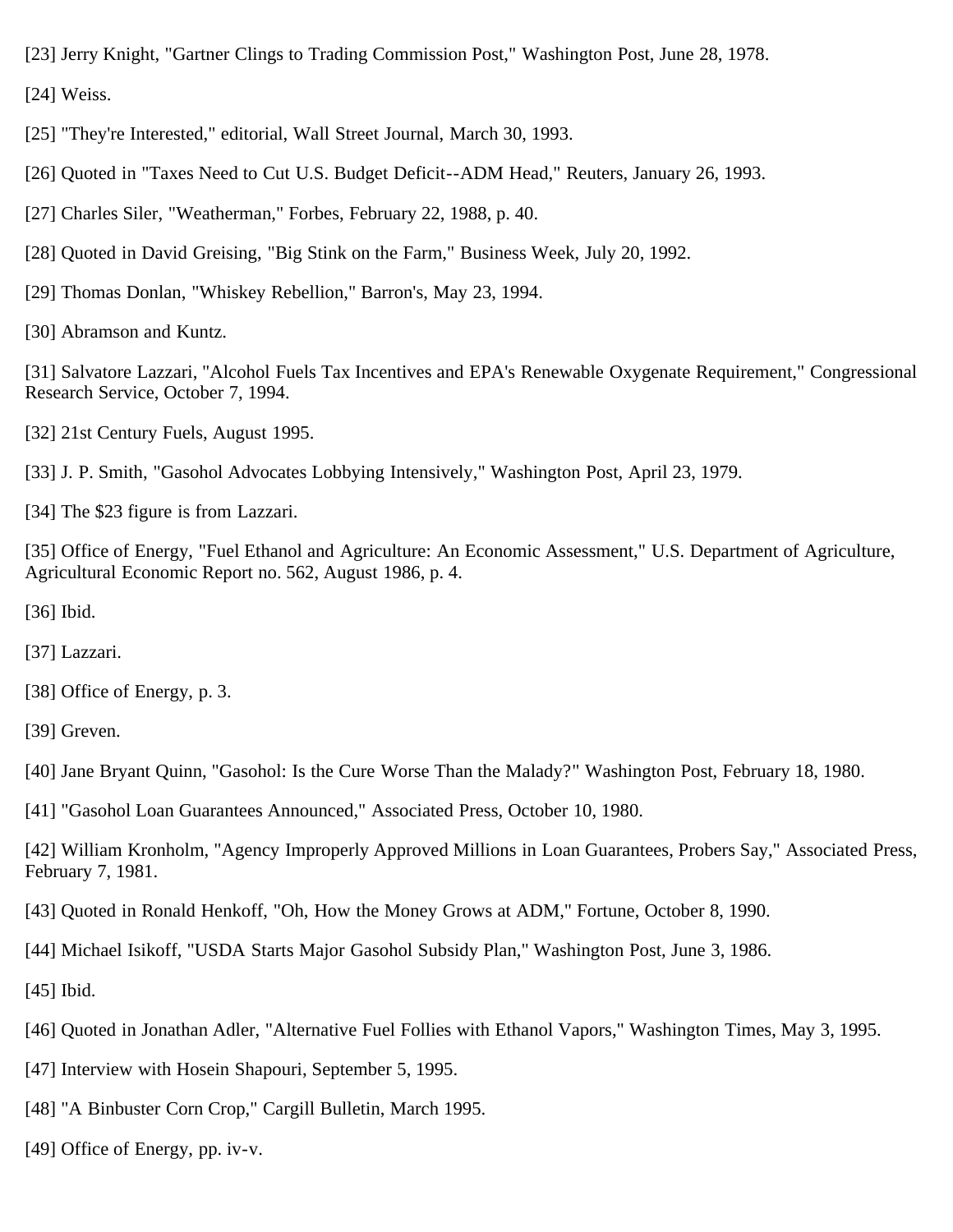[50] Ibid., p. 38. Emphasis added.

[51] "Agriculture Dept. New Crop Estimates," Journal of Commerce, November 10, 1994, p. 8.

[52] Mark Peters, "The Clean Air Act Amendments of 1990 and Agriculture," Feed Situation and Outlook, U.S. Department of Agriculture, November 1993, p. 27.

[53] Ibid.

[54] Interview with Fred Sanderson, July 21, 1986.

[55] Office of Energy, p. vi.

[56] Bureau of National Affairs, "Special Supplement," March 6, 1995, p. S-62, citing Congressional Budget Office, "Reducing the Deficit: Spending and Revenue Options," March 3, 1995.

[57] Greg Clock, "Gasohol: Is It a Plus or Minus in the U.S.?" Oil & Gas Journal, March 3, 1980.

[58] Gary Lee, "Behind Fuel Additive Decision, a Debate over Corn or Natural Gas," Washington Post, August 8, 1994.

[59] Larry Kramer, "EPA Will Allow Continued Sale of Fuel 'Gasohol,'" Washington Post, December 16, 1978.

[60] Ibid.

[61] Office of Energy, p. 43.

[62] Rick Henderson, "Dirty Driving: Donald Stedman and the EPA's Sins of Emission," Policy Review, April 1992, p. 56.

[63] Cited in Alston Chase, "Tillers of Ecological Correct ness," Washington Times, July 31, 1994.

[64] Congressional Budget Office, "Reducing the Deficit: Spending and Revenue Options," March 3, 1995.

[65] Lazzari.

[66] Anne Hazard, "EPA Administrator Mum on Whether Negative Findings Will Cause Ethanol Rule to be Withdrawn," States News Service, May 13, 1994.

[67] David Greising, "Big Stink on the Farm," Business Week, July 20, 1992.

[68] "Remarks of President George Bush, Ethanol Announcement," Federal News Service, October 1, 1992.

[69] Earl Anderson, "Ethanol's Role in Reformulated Gasoline Stirs Controversy," Chemical & Engineering News, November 2, 1992, p. 7.

[70] Ibid.

[71] Stone.

[72] "EPA to Require Cleaner-Burning Gas in Polluted Areas," New York Times, July 1, 1994.

[73] Gary Lee, "EPA Backs Ethanol for Fuel," Washington Post, July 1, 1994.

[74] Ibid.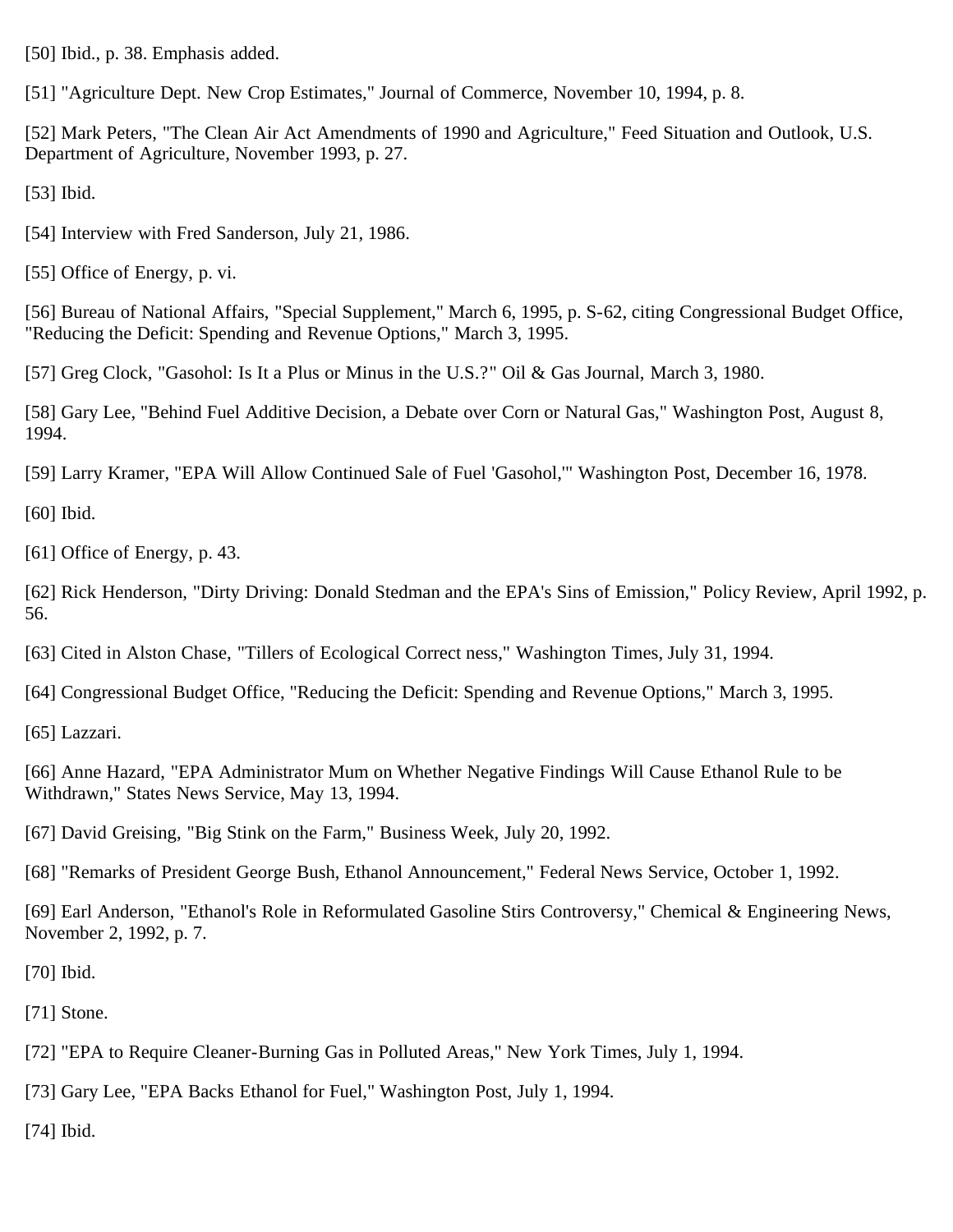[75] Stone.

[76] Ibid.

[77] "This Clean Air Looks Dirty."

[78] "Corn for Community," editorial, Washington Post, July 4, 1994.

[79] "Another Idiocy from EPA," editorial, Boston Herald, April 4, 1994.

[80] "Rough as a Cob," editorial, Houston Post, July 5, 1994.

[81] "Don't Mandate Ethanol for Clean Air Effort," editorial, USA Today, June 10, 1994.

[82] "Why Ethanol?" editorial, Houston Chronicle, March 28, 1994.

[83] "48 Senators Urge EPA to Drop Ethanol Plan," BNA National Environmental Daily, March 7, 1994.

[84] Nelson Schwartz, "Does Agriculture Giant Reap Politicians?" Baltimore Sun, July 9, 1994.

[85] "Ethanol Beats Methanol and MTBE in Sen. Harkin's Cocktail Challenge," Clean Air Network Online Today, June 9, 1994.

[86] Steve Berlin, senior vice president, Citgo Petroleum Corporation, "Proposed Market Mandates for Ethanol," Testimony before the Senate Energy and Natural Resources Committee, May 12, 1994, Federal Document Clearing House.

[87] Adler.

[88] Jake Thompson, "Ethanol for Campaigns as Well as Cars," Kansas City Star, May 7, 1995.

[89] "USDA Considering Ethanol Sales Abroad to Reach Usage 'Equivalence,'" Clean Air Network Online Today, May 18, 1995.

[90] Fumento.

[91] Clyde Farnsworth, "Washington Watch: Farm Lobby's Gasohol Victory," New York Times, December 1, 1980.

[92] U.S. Congress, House Ways and Means Committee, Fuel Ethanol Imports from Caribbean Basin Initiative Countries, April 25, 1989 (Washington: Government Printing Office, 1989), p. 80.

[93] Ibid., p. 36.

[94] Interview with Jim Moody, September 1, 1995.

[95] U.S. Congress, Customs and Trade Act of 1990, Conference Report 101650 (Washington: Government Printing Office, 1990), p. 136.

[96] "When Competition against Sugar Turned Sour," Business Week, November 1, 1976.

[97] Al Kamen, "Spooning Out the Sugar Stats," Washington Post, July 3, 1995.

[98] "Commerce Study Faults U.S. Sugar Program," International Trade Reporter, May 25, 1988, p. 741.

[99] John Barnes, "Anatomy of a Rip-Off," New Republic, November 2, 1987, p. 21.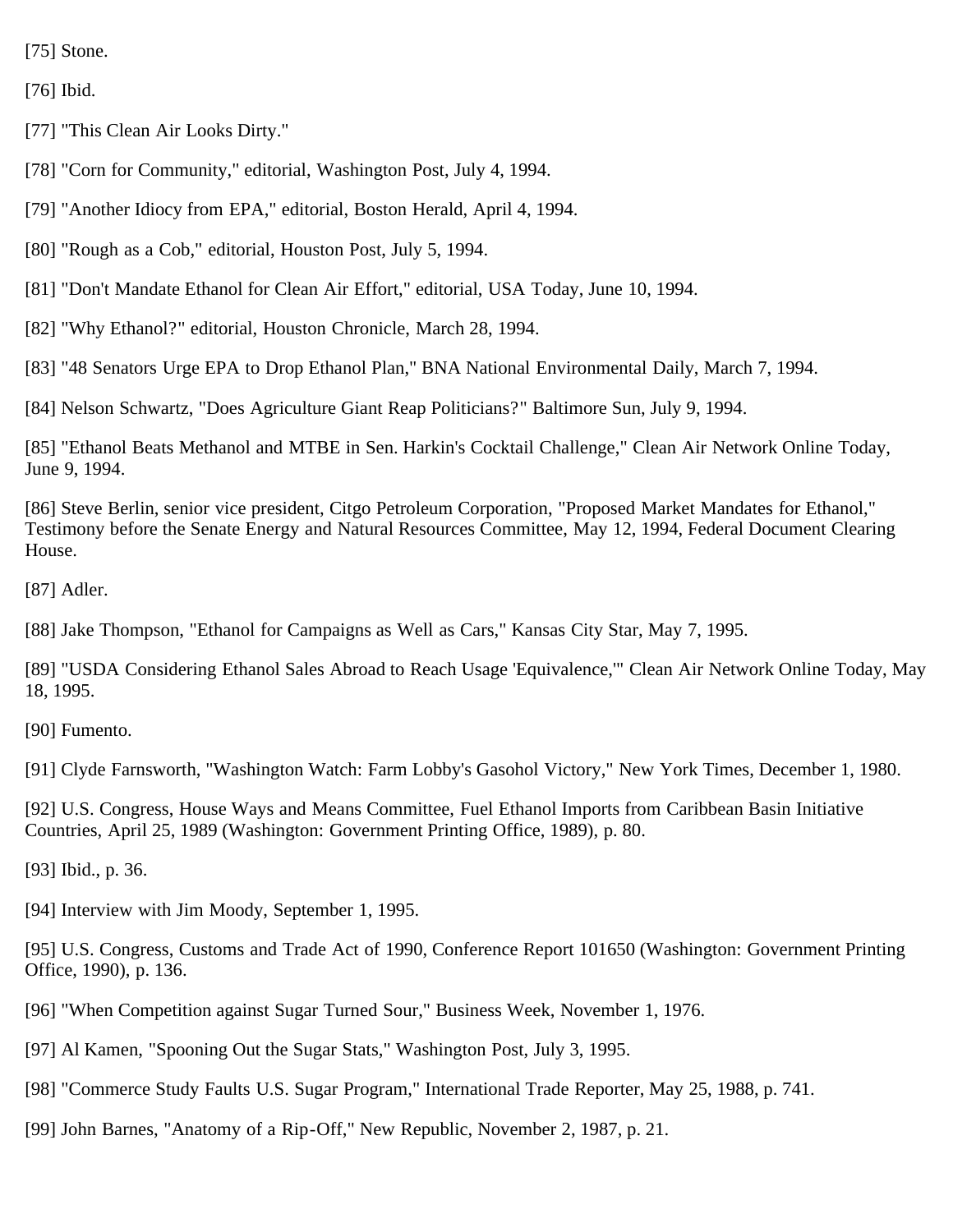[100] Jonathan Tolman, "Federal Agricultural Policy: A Harvest of Environmental Abuse," Competitive Enterprise Institute, Washington, August 1995.

[101] General Accounting Office, "Former Soviet Union: Creditworthiness of Successor States and U.S. Export Credit Guarantees," February 1995, p. 31.

[102] Ibid.

[103] U.S. Department of Agriculture, "Government Support for the U.S. Sugar Industry," Agriculture Information Bulletin no. 664-55, June 1993.

[104] "Andreas Strongly Advocates Extending Credits to USSR," Milling and Baking News, December 11, 1990.

[105] Sen. Patrick Leahy, "Criticism of Past Russian Aid," Press release, March 24, 1995.

[106] "Ex-Soviets Too Risky for U.S. Food Credits--GAO," Reuters, March 27, 1995.

[107] Isikoff, "Andreas."

[108] "Andreas Strongly Advocates Extending Credits to USSR."

[109] General Accounting Office, p. 47.

[110] Telephone interview with Sally Nunn, September 13, 1995.

[111] "Mission to Moscow," editorial, New Republic, September 16, 1991. The New Republic dates its issues several weeks after the actual publication date; thus, this issue came out just after the coup.

[112] George Anthan, "Some Say U.S. Food Aid Would Help Soviet Union," Gannett News Service, August 22, 1991.

[113] Interview with Lou Dobbs, Moneyline, CNN, August 26, 1991.

[114] "Archer Daniels Chief: Soviet Breakdown Good for Trade," UPI, August 27, 1991.

[115] Barry James, "The Soviet Union Needs Food, and Fast, an Expert Declares," International Herald Tribune, September 16, 1991.

[116] "ADM Chairman Calls for Massive Food Assistance for Soviet Union," Milling and Baking News, September 10, 1991.

[117] George Gunset, "ADM Chief: Get Down to Business with Soviet Union," Chicago Tribune, October 6, 1991.

[118] Patricia Dillon, "It's Business as Usual," Food Engineering, October 1991, p. 157.

[119] Sonddra Gotlieb, "Gorbachev's Misfortune," Financial Post, January 10, 1992.

[120] Ibid.

[121] "U.S. Firm Offers to Barter Grains for Soviet Ships," Agra Europe, May 4, 1990.

[122] Interview with Lou Dobbs.

[123] Dwayne Andreas, Statement for the Senate Agriculture Committee hearing on "1995 Farm Bill: Export Programs," May 25, 1995.

[124] U.S. Senate Agriculture Committee, hearing on "1995 Farm Bill: Export Programs," transcript, p. 55.